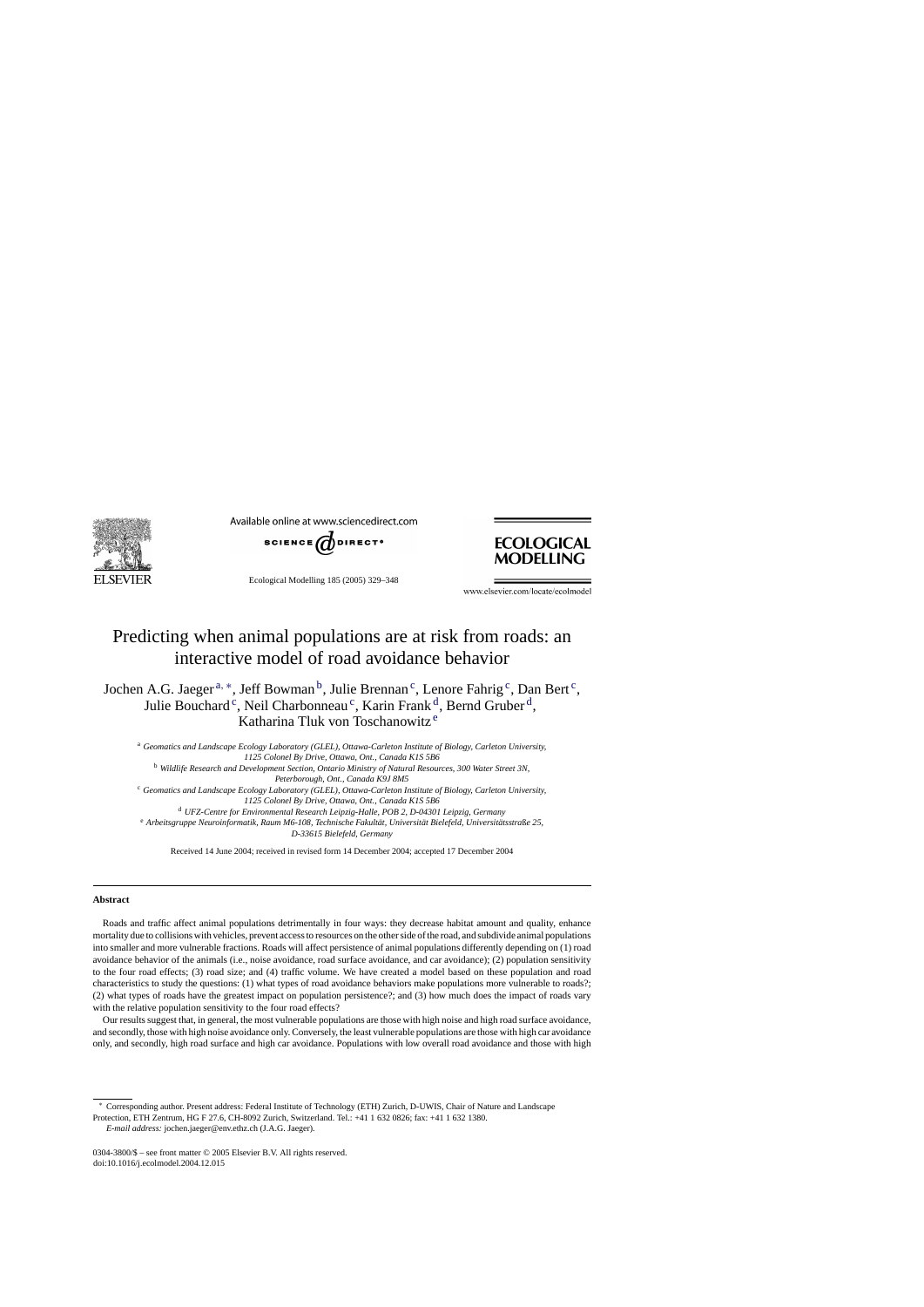overall road avoidance tend to respond in opposite ways when the sensitivity to the four road effects is varied. The same is true of populations with high road surface avoidance when compared to those with high car and high noise avoidance. The model further predicted that traffic volume has a larger effect than road size on the impact of roads on population persistence. One potential application of our model (to run the model on the web or to download it go to [www.glel.carleton.ca/](http://www.glel.carleton.ca/) or [www.nls.ethz.ch/roadmodel/index.htm](http://www.nls.ethz.ch/roadmodel/index.htm) or contact the first author) is to generate predictions for more structured field studies of road avoidance behavior and its influence on persistence of wildlife populations.

© 2005 Elsevier B.V. All rights reserved.

*Keywords:* Avoidance behavior; Barrier effect; Car avoidance; Habitat fragmentation; Habitat loss; Noise avoidance; Roads; Road avoidance; Road crossings; Road effects; Traffic; Traffic mortality

## **1. Introduction**

Roads and other types of traffic lines are common occurrences everywhere humans have settled, and it is now becoming widely accepted that roads affect many aspects of ecosystems (Oxley et al., 1974; Institut für Naturschutz und Tierökologie, 1977; Ellenberg et al., [1981; Reck and Kaule, 1993; Glitzner et al., 1999;](#page-19-0) [Trombulak and Frissell, 2000; Holzgang et al., 2000;](#page-19-0) [Underhill and Angold, 2000; Carr et al., 2002; Speller](#page-19-0)[berg, 2002; Forman et al., 2003\).](#page-19-0) For example, [Forman](#page-18-0) [\(2000\)](#page-18-0) estimates that the system of public roads affects ecologically about one-fifth of the United States land area. Based on results reported in the aforementioned literature, we infer that roads and their associated vehicular traffic affect persistence of wildlife populations in four main ways: (1) habitat loss; (2) traffic mortality; (3) resource inaccessibility; and (4) population subdivision ([Fig. 1\).](#page-2-0)

Habitat loss can be direct, where habitat is removed to build roads and their verges, or indirect, where habitat quality close to roads is reduced due to emissions from traffic (e.g., noise, light, pollutants). Reproduction is interrupted in areas of habitat destruction; furthermore, reproductive rates are likely reduced and mortality rates increased in lower quality habitat close to roads, leading to lowered chances of population persistence [\(Brody and Pelton, 1989; Reijnen and Foppen,](#page-17-0) [1994; Reijnen et al., 1995, 1996; Ortega and Capen,](#page-17-0) [1999; Forman et al., 2003,](#page-17-0) pp. 123–126).

Traffic mortality is due to collisions of individuals with vehicles on the road. If a significant proportion of a population is killed on roads, and this increased mortality is not compensated by higher birth rates, population persistence can be compromised ([Fuller, 1989; Bangs](#page-18-0) [et al., 1989; Andrews, 1990; Newton et al., 1991; van](#page-18-0) [der Zee et al., 1992; Ferreras et al., 1992; Fahrig et al.,](#page-18-0) [1995; Mumme et al., 2000; Hels and Buchwald, 2001;](#page-18-0) [Gibbs and Shriver, 2002\)](#page-18-0). In addition, traffic mortality contributes to population subdivision by reducing the flow of individuals between subpopulations separated by roads [\(Swihart and Slade, 1984; Reh and Seitz,](#page-19-0) [1990; Baker, 1998; Gerlach and Musolf, 2000; Keller](#page-19-0) [and Largiader, 2003](#page-19-0)).

For some species, roads can act as barriers to movement and lead to resource inaccessibility. Individuals that do not cross roads cannot access resources such as food, mates, and breeding sites on the other side. Reduced access to such complementary or supplementary resources can lead to lower reproductive and survival rates, which in turn may reduce population persistence ([Oxley et al., 1974; Mader, 1984; Mader et al., 1990;](#page-19-0) [Dunning et al., 1992; Weidemann and Reich, 1995;](#page-19-0) [Noss et al., 1996; Vos and Chardon, 1998; Clark et](#page-19-0) [al., 2001\).](#page-19-0) In addition, movement barriers contribute to population subdivision by reducing the flow of individuals between subpopulations separated by roads.

Population subdivision occurs when populations become separated into smaller, isolated subpopulations. As mentioned above, both traffic mortality and resource inaccessibility contribute to population subdivision. Populations living in habitat surrounded by roads are less likely to receive immigrants from other habitats, and thus may suffer from lack of genetic input and inbreeding. An increase in genetic defects may lower the probability of population persistence. Moreover, small populations are known to be particularly vulnerable to stochasticity: the smaller a population, the greater its chance of going extinct due to a random demographic, genetic, or environmental event (Wissel and Stöcker, [1991; Boyce, 1992; Remmert, 1994\).](#page-19-0) Because chances of recolonization after extinction are reduced in isolated populations, extinct populations are unlikely to benefit from the rescue effect ([Hanski, 1999\).](#page-18-0)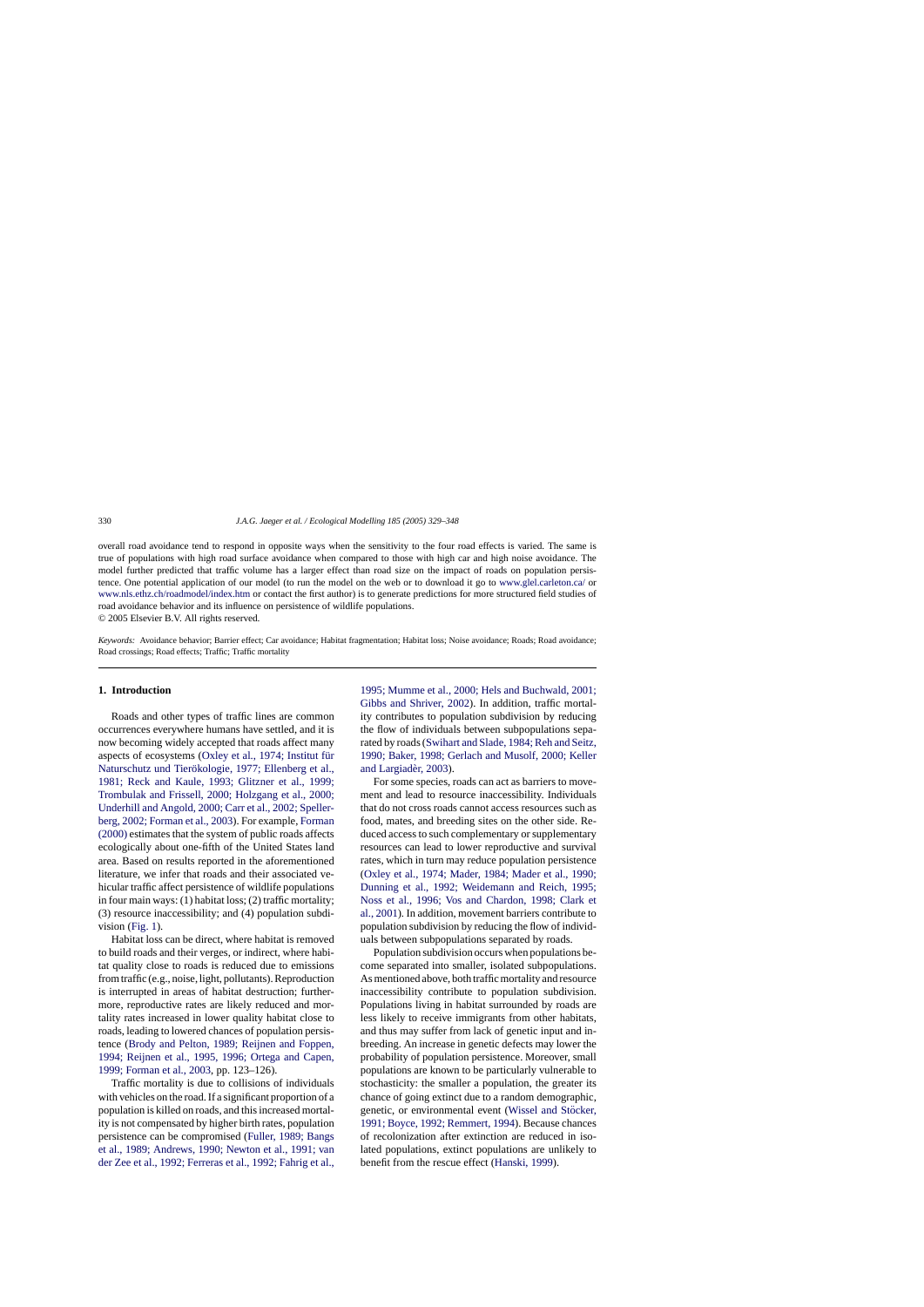<span id="page-2-0"></span>

Fig. 1. Four ways roads and traffic are thought to impact persistence of wildlife populations. Both traffic mortality and inaccessibility contribute to population subdivision and isolation.

Roads will affect persistence of animal populations differently depending on (1) road avoidance behavior; (2) population sensitivity to the four aforementioned road effects; (3) size of the road; and (4) traffic volume. We have created a model to predict the impact of roads on population persistence based on these population and road characteristics (to run the model on the web or to download it go to [www.glel.carleton.ca/](http://www.glel.carleton.ca/) or [www.nls.ethz.ch/roadmodel/index.htm](http://www.nls.ethz.ch/roadmodel/index.htm) or contact the first author). In this study, we use the model to address the following questions: (1) what types of road avoidance behaviors make populations more (or less) vulnerable to roads?; (2) for given types of roads and of road avoidance behavior, does the impact of roads vary with the relative population sensitivity to the four road effects?; (3) what types of roads have the greatest (or the least) impact on population persistence?

## **2. Methods**

Very few quantitative data are available on the impact of roads on population persistence. Therefore, our approach in creating this model was to develop relative rankings that could be used to compare the impact of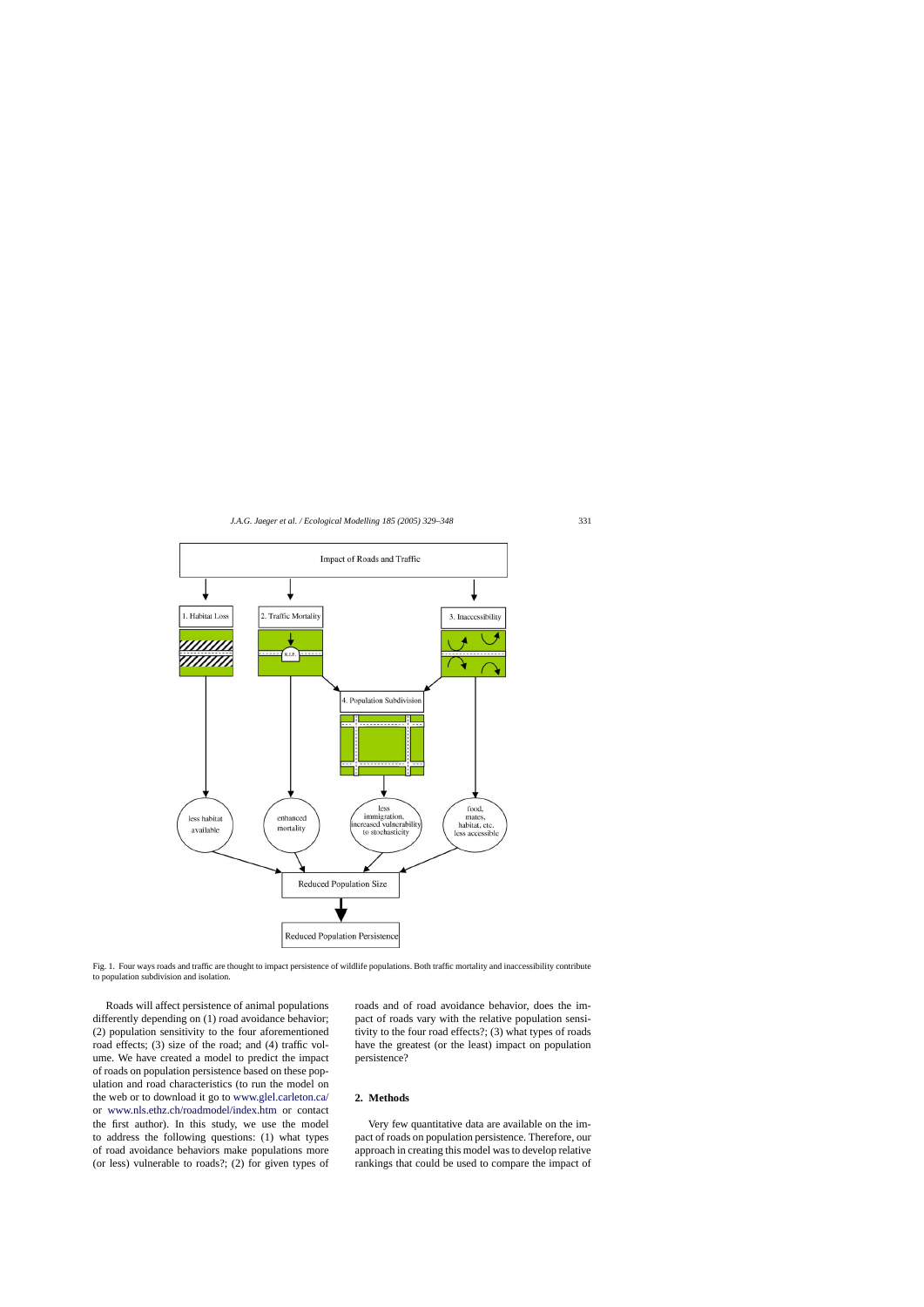

Fig. 2. Three components of road avoidance behavior. "*Noise avoidance*" is avoidance of the road from a long distance according to traffic emissions such as noise, light, or smell. "*Road surface avoidance*" is a short distance avoidance due to lack of cover and to the character of embankment and pavement which is different from natural habitat. "*Car avoidance*" includes perceiving single cars that are approaching the location where the animal wants to cross the road.

roads in various combinations of population and road characteristics.

#### *2.1. Road avoidance behavior*

The model considers three components of road avoidance behavior: (1) noise avoidance; (2) road surface avoidance; and (3) car avoidance (Fig. 2). Each component can be either low or high.

For our purposes, noise avoidance behavior is assumed to include avoidance of any long-ranging traffic emissions such as noise, light and pollutants. This component of road avoidance depends on traffic volume, but not on the size of the road. Animals with high noise avoidance will avoid crossing and will stay away from noisy roads, resulting in resource inaccessibility and habitat loss wherever noise from the road is audible. High noise avoidance spatially extends the road effect zone [\(Forman, 2000\).](#page-18-0) For example, many bird species in The Netherlands exhibit noise avoidance behavior ([Reijnen et al., 1995, 1996, 1997\).](#page-19-0)

Road surface avoidance (abbreviated as "surface avoidance") is a short-range phenomenon because it occurs only at the physical border of the road, or on the road itself. It is a tendency to avoid going onto the road because of inhospitable conditions, e.g., lack of shelter, pavement, different microclimate conditions, changes in vegetation at the edge, etc. This component of road avoidance behavior depends on the size of the road, but not on traffic volume. Animals with high surface avoidance may approach the road, but will be hesitant to venture onto the road surface, contributing to resource inaccessibility and habitat loss in the area of the road itself. Examples of species that avoid the road surface are small mammals ([Merriam et al., 1989;](#page-18-0) [McGregor, 2004](#page-18-0)) and hedgehogs (*Erinaceus europaeus*; [Reeve, 1994; Mulder, 1999\).](#page-19-0)

Car avoidance is also a short-range phenomenon. This component of road avoidance behavior depends on traffic volume, but not on the size of the road. Animals with high car avoidance will avoid approaching or crossing roads when vehicles are passing by, decreasing traffic mortality, but increasing resource inaccessibility. This obviously corresponds to the way that humans behave when they want to cross a road. Wildlife biologists have reported that black bears (*Ursus americanus*) are able to learn how to successfully cross roads and avoid cars (R. Serrouya, personal communication). This behavior seems to be very similar to the behavior of humans but so far no systematic studies are available.

#### *2.2. Sensitivity to the four road effects*

Persistence of different populations will be affected differently by habitat loss, traffic mortality, resource inaccessibility and population subdivision. For example, populations that can compensate increasing mortality with increasing reproduction will be relatively insensitive to traffic mortality (e.g., roe deer [*Capreolus capreolus*], [Pielowski and Bresinski, 1982;](#page-19-0) whitetailed deer [*Odocoileus virginianus*], [Cheatum and](#page-17-0) [Severinghaus, 1950\).](#page-17-0) Populations that require different habitat types to complete their life history will be sensitive to resource inaccessibility (e.g., northern leopard frogs [*Rana pipiens*], [Pope et al., 2000\)](#page-19-0). Populations that naturally occur at low densities will be sensitive to population subdivision (e.g., Eurasian lynx [*Lynx lynx*], [Kramer-Schadt et al., 2004](#page-18-0); Florida panther [*Puma concolor coryi*], [Meegan and Maehr, 2002\).](#page-18-0) (For more details on which characteristics make a species or population vulnerable to specific road effects, see Table 5.3 in [Forman et al. \(2003\), p](#page-18-0). 121.) This variable sensitivity of populations is included in the model by applying weights to each road effect, where the sum of all weights is 100%. For example, to simulate a population of a species sensitive to all four road effects equally, a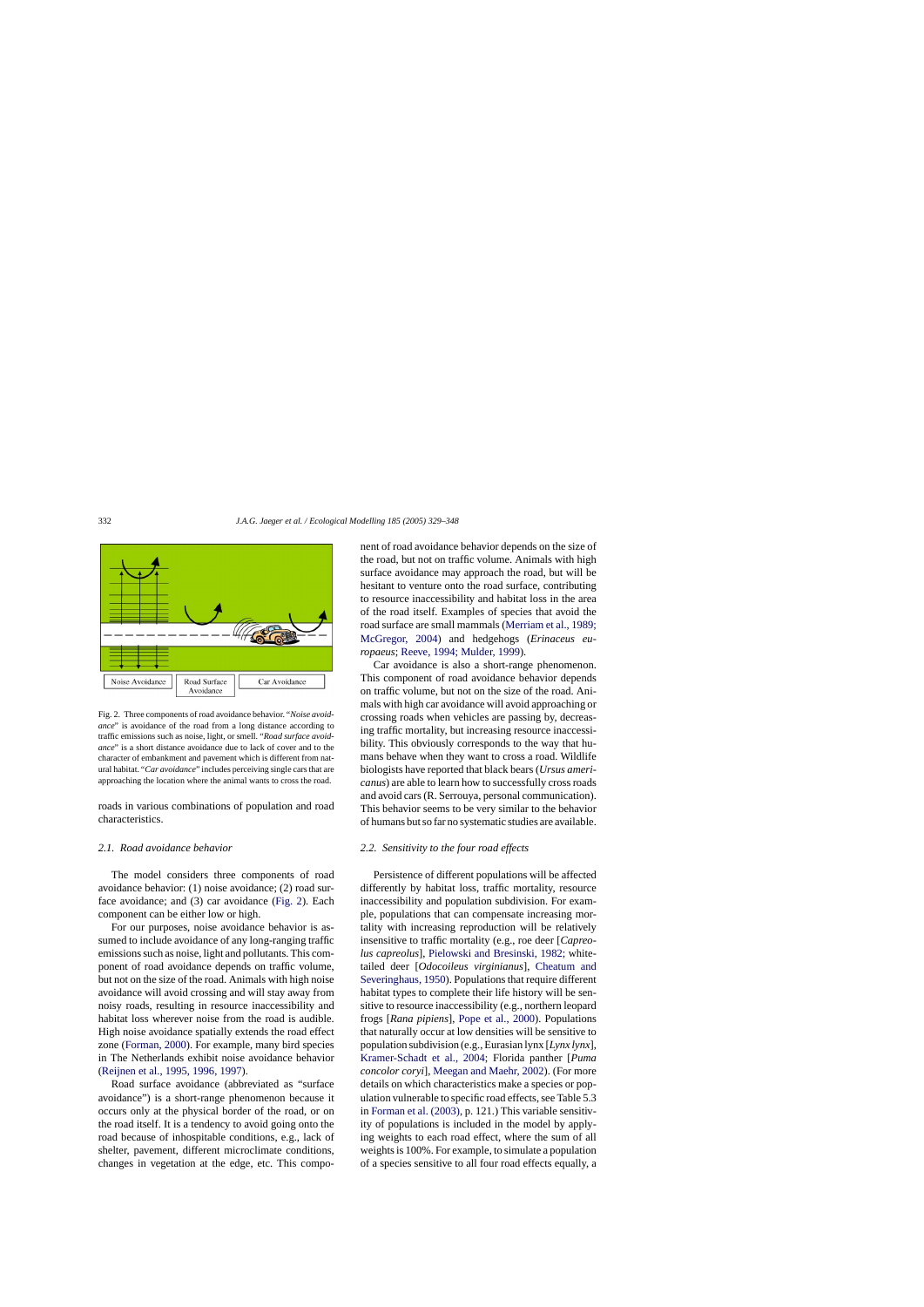<span id="page-4-0"></span>weight of 25% would be assigned to each effect. In the case of a species that is very sensitive to habitat loss, but only slightly affected by the other three effects, habitat loss could receive a weight of 85%, and traffic mortality, resource inaccessibility, and population subdivision could each receive a weight of 5%.

## *2.3. Size of the road*

In our model, roads can either be small or large. A small road has one lane in each direction, whereas a large road has two or more lanes in each direction. We assume all roads are paved.

#### *2.4. Traffic volume*

Traffic volume can either be low or high. The model considers traffic volume independently of the size of the road, even though in reality large roads are more likely to have high traffic, and vice versa. However, large roads with low traffic and small roads with high traffic do exist, and therefore our model includes these possibilities. We assume that high traffic on a small road represents the same amount of traffic as high traffic on a large road.

## *2.5. Creating relative ranks*

Our goal when creating the model was to compare the impact of roads on population persistence when the various species and road characteristics were varied. To build the model, we began by considering habitat loss, traffic mortality and resource inaccessibility separately (population subdivision will be discussed shortly). For each of these three road effects, we listed the 32 possible combinations of road avoidance behavior and road type. We then assigned points to each combination according to the magnitude of the expected road effect under this set of conditions (Tables 1–3). A high number of points represented a large negative impact of the road effect on population persistence. For example, the combination low noise avoidance, low surface avoidance, low car avoidance, small road, low traffic received one point for habitat loss, while the combination high noise avoidance, low surface avoidance, low car avoidance, large road, high traffic received five points (Table 1). The second set of conditions would result in higher habitat loss. The specific rules used for assigning points are described in [Appendix A.](#page-12-0)

As discussed earlier, population subdivision is a result of both traffic mortality and barriers to movement. Therefore, points for this road effect ([Table 4\)](#page-5-0) were calculated from the points assigned to traffic mortality [\(Table 2\)](#page-5-0) and resource inaccessibility [\(Table 3\).](#page-5-0) See [Appendix A](#page-12-0) for details.

The model calculates the impact of the road as a relative rank value. A high rank represents a large negative impact of the road on population persistence. The relative rank for a specific set of road avoidance and road type conditions is calculated by first multiplying the points for each road effect by the weight of that effect, and then adding up the weighted points of the four effects together. As the range of ranks in the tables differs for the different effects, the points for each road effect were rescaled (before multiplying them with the effect weights) to correct for the differences in range.

Table 1

|  | Predicted relative effect (in ranks of increasing effect from 1 to 5) of reduced habitat amount caused by habitat loss on population persistence |  |
|--|--------------------------------------------------------------------------------------------------------------------------------------------------|--|
|  |                                                                                                                                                  |  |

|                            | Low noise avoidance           |                             |                      |                                                                                      |                      | High noise avoidance  |                      |                       |  |
|----------------------------|-------------------------------|-----------------------------|----------------------|--------------------------------------------------------------------------------------|----------------------|-----------------------|----------------------|-----------------------|--|
|                            | Low road surface<br>avoidance |                             | avoidance            | High road surface<br>Low road surface<br>High road surface<br>avoidance<br>avoidance |                      |                       |                      |                       |  |
|                            | Low car<br>avoidance          | High car<br>avoidance       | Low car<br>avoidance | High car<br>avoidance                                                                | Low car<br>avoidance | High car<br>avoidance | Low car<br>avoidance | High car<br>avoidance |  |
| Small road/low<br>traffic  |                               |                             |                      |                                                                                      | 3                    | 3                     | 3                    | 3                     |  |
| Small road/high<br>traffic | $\overline{c}$                | $\mathcal{D}_{\mathcal{L}}$ | 2                    | 2                                                                                    | 4                    | $\overline{4}$        | 4                    | $\overline{4}$        |  |
| Large road/low<br>traffic  | $\overline{c}$                | $\mathcal{D}_{\mathcal{L}}$ | 2                    | $\overline{2}$                                                                       | $\overline{4}$       | $\overline{4}$        | 4                    | $\overline{4}$        |  |
| Large road/high<br>traffic | 3                             | 3                           | 3                    | 3                                                                                    | 5                    | 5                     |                      | 5                     |  |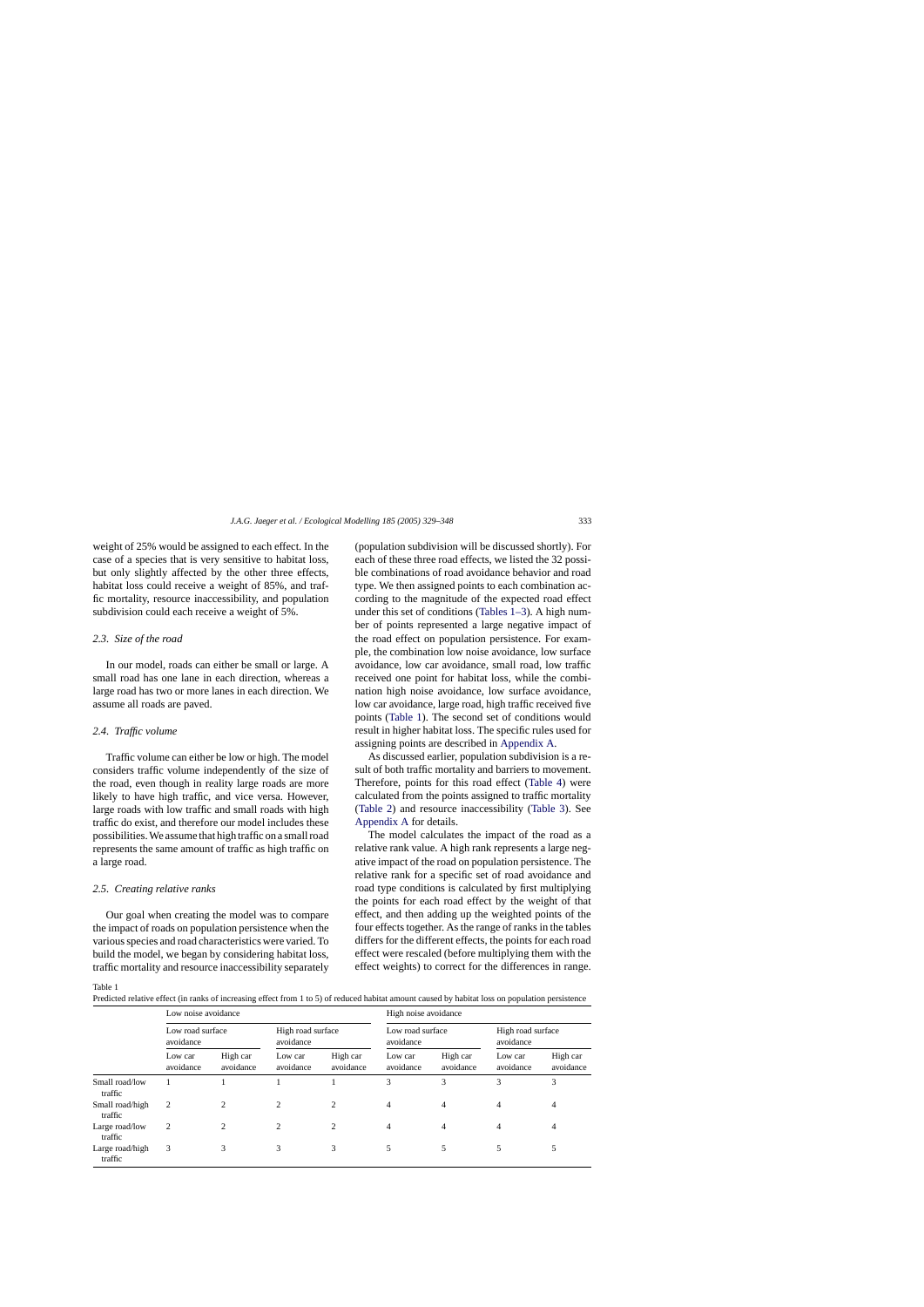<span id="page-5-0"></span>Table 2

|                         | Low noise avoidance           |                       |                                |                       | High noise avoidance                                            |                       |                      |                       |  |  |
|-------------------------|-------------------------------|-----------------------|--------------------------------|-----------------------|-----------------------------------------------------------------|-----------------------|----------------------|-----------------------|--|--|
|                         | Low road surface<br>avoidance |                       | High road surface<br>avoidance |                       | High road surface<br>Low road surface<br>avoidance<br>avoidance |                       |                      |                       |  |  |
|                         | Low car<br>avoidance          | High car<br>avoidance | Low car<br>avoidance           | High car<br>avoidance | Low car<br>avoidance                                            | High car<br>avoidance | Low car<br>avoidance | High car<br>avoidance |  |  |
| Small road/low traffic  | 9                             | h                     |                                |                       |                                                                 |                       |                      |                       |  |  |
| Small road/high traffic | 12                            |                       | 10                             |                       | 10                                                              |                       |                      |                       |  |  |
| Large road/low traffic  | 8                             |                       | 6                              |                       | 6                                                               |                       |                      |                       |  |  |
| Large road/high traffic | -11                           |                       | c                              |                       |                                                                 | h                     |                      |                       |  |  |

Predicted relative effect (in ranks of increasing effect from 1 to 12) of enhanced mortality caused by collisions with traffic on population persistence

Table 3

Predicted relative effect (in ranks of increasing effect from 1 to 10) of resource inaccessibility on population persistence

|                         | Low noise avoidance           |                       |                                |                       | High noise avoidance                                            |                       |                      |                       |  |  |
|-------------------------|-------------------------------|-----------------------|--------------------------------|-----------------------|-----------------------------------------------------------------|-----------------------|----------------------|-----------------------|--|--|
|                         | Low road surface<br>avoidance |                       | High road surface<br>avoidance |                       | Low road surface<br>High road surface<br>avoidance<br>avoidance |                       |                      |                       |  |  |
|                         | Low car<br>avoidance          | High car<br>avoidance | Low car<br>avoidance           | High car<br>avoidance | Low car<br>avoidance                                            | High car<br>avoidance | Low car<br>avoidance | High car<br>avoidance |  |  |
| Small road/low traffic  |                               |                       |                                |                       |                                                                 |                       |                      | 6                     |  |  |
| Small road/high traffic | 4                             |                       | 6                              |                       | <sub>6</sub>                                                    |                       |                      |                       |  |  |
| Large road/low traffic  | 2                             |                       |                                |                       |                                                                 |                       |                      |                       |  |  |
| Large road/high traffic |                               | 6                     |                                | 8                     |                                                                 |                       |                      | 10                    |  |  |

The resulting sum of points was then converted into a rank between 1 and 10 in such a way that the smallest sums correspond with rank 1 and the largest sums with rank 10 (the intervals of points corresponding to each rank are of similar size). A rank system of 1–10 was chosen because a finer resolution (i.e., higher number of ranks) would not be reliable given that the input variables can assume only two values (low or high), and a lower number of ranks would not reveal some of the influences of input variables on population persistence.

#### *2.6. Using the model*

To answer our research questions, we ran the model 480 times and recorded the impact of the road (relative rank) for each iteration. Each run had different input parameters. We varied the road avoidance

Table 4

Predicted relative effect (in ranks of increasing effect from 1 to 12) on population persistence of higher demographic and environmental stochasticity and lack of immigrants caused by population subdivision

|                         | Low noise avoidance           |                       |                                |                       | High noise avoidance          |                       |                                |                       |  |  |
|-------------------------|-------------------------------|-----------------------|--------------------------------|-----------------------|-------------------------------|-----------------------|--------------------------------|-----------------------|--|--|
|                         | Low road surface<br>avoidance |                       | High road surface<br>avoidance |                       | Low road surface<br>avoidance |                       | High road surface<br>avoidance |                       |  |  |
|                         | Low car<br>avoidance          | High car<br>avoidance | Low car<br>avoidance           | High car<br>avoidance | Low car<br>avoidance          | High car<br>avoidance | Low car<br>avoidance           | High car<br>avoidance |  |  |
| Small road/low traffic  | 4                             |                       |                                |                       |                               |                       | 6                              |                       |  |  |
| Small road/high traffic | 10                            |                       | 11                             | 8                     |                               |                       | 12                             |                       |  |  |
| Large road/low traffic  | 4                             |                       |                                |                       |                               |                       | 6                              |                       |  |  |
| Large road/high traffic | 10                            |                       |                                |                       |                               |                       | 12                             |                       |  |  |
|                         |                               |                       |                                |                       |                               |                       |                                |                       |  |  |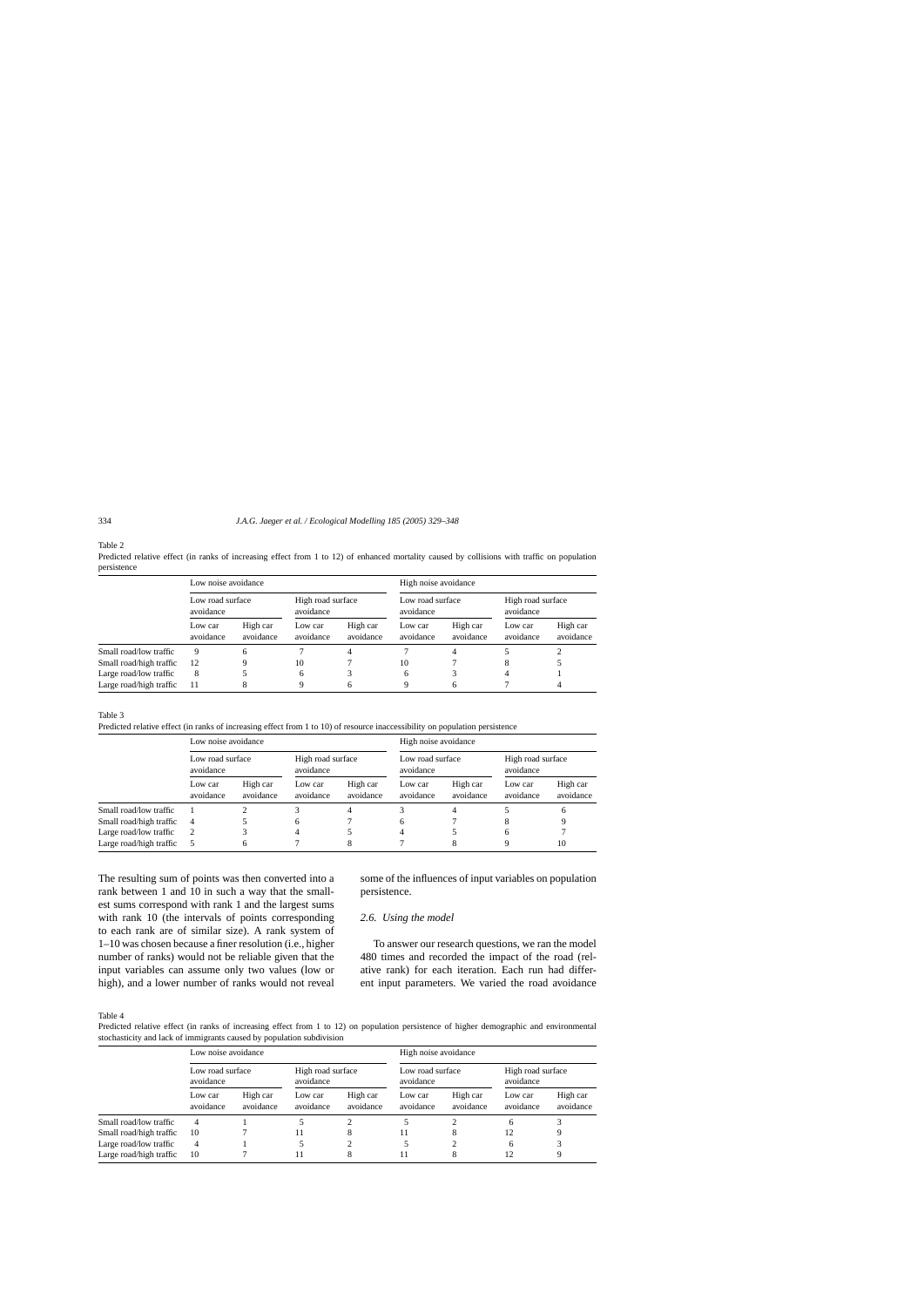<span id="page-6-0"></span>behavior among the eight possible combinations, and the road characteristics among the four possible combinations. We varied the population sensitivity to the four road effects using 15 different combinations. In the first combination, all road effects had equal importance (25% each). In the next four combinations, three effects had weights of 31.67% and the remaining effect had a weight of 5%. In six combinations, two effects had weights of 45% and two had weights of 5%. In the last four combinations, one effect had a weight of 85% and the remaining three effects had weights of 5%.

For each road type separately, we calculated the median rank obtained for each type of road avoidance behavior across the range of population sensitivities to the four road effects. We also calculated the associated quartile deviation as a measure of rank dispersion about the median [\(Zar, 1999\).](#page-19-0)

#### **3. Results**

Results of all 480 iterations are shown graphically in [Appendix B, a](#page-17-0)nd a summary of the median rank values for each type of road avoidance behavior is presented in Table 5.

Our first objective was to identify behaviors that make populations more or less vulnerable to roads. Our model predicted that, in general, the most vulnerable populations are those with high noise and high surface avoidance, and secondly, those with high noise avoidance only (Fig. 3). Populations with these two behaviors consistently had the highest and second highest median ranks across all road types (Table 5). Conversely, the least vulnerable populations are those with



Fig. 3. Avoidance behaviors consistently resulting in more, or less, vulnerable populations: Two types of road avoidance behavior: (1) high noise avoidance only and (2) high noise and high surface avoidance, consistently result in populations more vulnerable to roads (higher relative effect ranks). Conversely, two types of road avoidance behaviors: (1) high car avoidance and (2) high car and high surface avoidance, consistently result in populations less vulnerable to roads (lower relative effect ranks). This graph shows a small road with low traffic as an example; the same pattern holds across all road types (see [Appendix B\).](#page-17-0) 1 is the lowest, 10 is the highest impact on populations.

high car avoidance, and secondly, high road surface and high car avoidance (Fig. 3). Populations with these two behavior types consistently had the lowest and second lowest median ranks across all road types (Table 5).

Table 5

Median ranks produced by different avoidance behaviors across 15 combinations of the weights for the four main road effects (same as in Figs. 3–5)

|                         | Low noise avoidance           |                       |                                |                                                                 | High noise avoidance |                       |                      |                       |  |
|-------------------------|-------------------------------|-----------------------|--------------------------------|-----------------------------------------------------------------|----------------------|-----------------------|----------------------|-----------------------|--|
|                         | Low road surface<br>avoidance |                       | High road surface<br>avoidance | Low road surface<br>High road surface<br>avoidance<br>avoidance |                      |                       |                      |                       |  |
|                         | Low car<br>avoidance          | High car<br>avoidance | Low car<br>avoidance           | High car<br>avoidance                                           | Low car<br>avoidance | High car<br>avoidance | Low car<br>avoidance | High car<br>avoidance |  |
| Small road/low traffic  | 3(1)                          | 2(0.75)               | 3(0.5)                         | 3(0.5)                                                          | 5(0.5)               | 4(0.5)                | 5(0)                 | 4(0.75)               |  |
| Small road/high traffic | 7(0.75)                       | 6(0.5)                | 7(1)                           | 6(0.5)                                                          | 8(0.5)               | 7(0)                  | 8(0.5)               | 7(0.5)                |  |
| Large road/low traffic  | 4(0.5)                        | 3(0.5)                | 4(0)                           | 3(0.5)                                                          | 5(0.5)               | 4(1)                  | 6(0.5)               | 4(0.75)               |  |
| Large road/high traffic | 7(0.5)                        | 6(0)                  | 8(0.5)                         | 7(0.5)                                                          | 9(0.5)               | 8(0.5)                | 9(0.75)              | 8(1)                  |  |

The quartile deviations (i.e., semi-interquartile range (Q3–Q1)/2) describe the dispersion of the ranks around the median rank.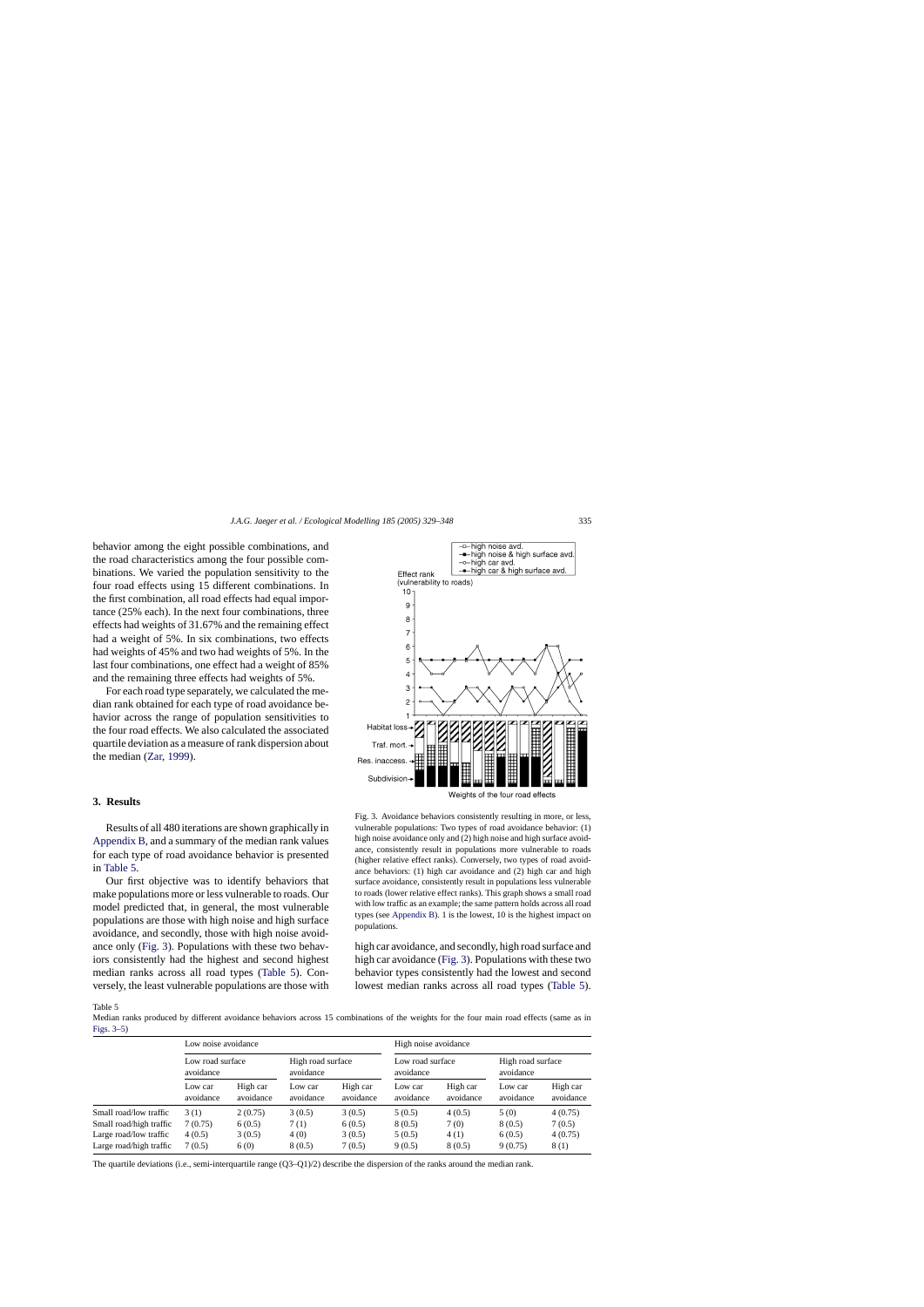Table 6

Examples of road avoidance behavior leading to high, medium, or low vulnerability to roads

| Vulnerability to roads | Type of road avoidance behavior (specific conditions, if any)                                                                                                                                                                                                                                                                                                                                                                                                 |
|------------------------|---------------------------------------------------------------------------------------------------------------------------------------------------------------------------------------------------------------------------------------------------------------------------------------------------------------------------------------------------------------------------------------------------------------------------------------------------------------|
| High                   | High noise avoidance and high surface avoidance<br>High noise avoidance<br>High noise avoidance and high car avoidance (when high sensitivity to habitat loss)<br>Low overall avoidance (when high sensitivity to traffic mortality)<br>High overall avoidance (when high sensitivity to habitat loss and resource inaccessibility)<br>High overall avoidance (when high sensitivity to resource inaccessibility)                                             |
| Medium                 | High noise avoidance and high car avoidance (when sensitivity to all four road effects is equal)<br>High road surface avoidance (when high sensitivity to habitat loss and population subdivision)<br>High road surface avoidance (when low sensitivity to traffic mortality)                                                                                                                                                                                 |
| Low                    | High car avoidance<br>High surface avoidance and high car avoidance<br>High road surface avoidance (when high sensitivity to habitat loss)<br>Low overall avoidance (when high sensitivity to resource inaccessibility)<br>Low overall avoidance (when high sensitivity to habitat loss)<br>Low overall avoidance (when high sensitivity to habitat loss and resource inaccessibility)<br>High overall avoidance (when high sensitivity to traffic mortality) |

When sensitivity to road effects is specified, the vulnerability rating is valid only under these conditions. The patterns are consistent across road types.

[Fig. 3](#page-6-0) shows this distinction between behaviors resulting in high and low vulnerability to roads. However, as will be discussed below, classification of road avoidance behavior types as "most vulnerable" or "least vulnerable" can depend on the sensitivity of the population to the four road effects. Table 6 lists examples of road avoidance behaviors resulting in high, medium and low vulnerability to roads. These patterns were consistent across road types.

Our second objective was to determine whether the impact of roads varied with population sensitivity to the four road effects, given a certain road type and avoidance behavior. The quartile deviations in [Table 5](#page-6-0) indicate how much the rank values varied as we varied the degree of sensitivity of the population to the four road effects. The quartile deviations vary with road type and avoidance behavior. For example, on a small road with low traffic, populations with high overall avoidance (i.e., of noise, surface, and cars) showed high variability in their responses to roads (quartile deviation  $= 0.75$ , [Table 5\).](#page-6-0) On the same type of road, populations with high noise and high surface avoidance showed very little variation in their responses to roads (quartile devia- $\tau$  tion = 0, [Table 5\).](#page-6-0) We detected no pattern in variability across road types, with the exception that populations with low overall avoidance (low noise avoidance + low surface avoidance + low car avoidance) or high overall avoidance generally show highly variable responses to roads as sensitivity values are changed. Therefore, it is very difficult to predict the impact of a road on such populations if their sensitivities to the four road effects are not known. Responses to roads for populations with low and high overall avoidance tended to show opposite trends as sensitivity values were varied ([Fig. 4a\)](#page-8-0). Similarly, populations with high surface avoidance tended to show opposite trends to species with high noise and high car avoidance ([Fig. 4b](#page-8-0)). Finally, the variability in response to roads tended to increase as population sensitivity values were increasingly dominated by one road effect [\(Fig. 4a](#page-8-0) and b).

Our third objective was to identify road characteristics that make populations more or less vulnerable to roads. The model suggested that traffic volume has the greatest effect on the magnitude of the road impact. A small or large road with high traffic nearly always resulted in higher relative ranks than a small or large road with low traffic, across all behaviors and population sensitivity values. The size of the road also influences the response to the road; large roads nearly always resulted in higher relative ranks than small roads. However, the magnitude of this effect was much smaller than that of traffic volume [\(Fig. 5\).](#page-9-0)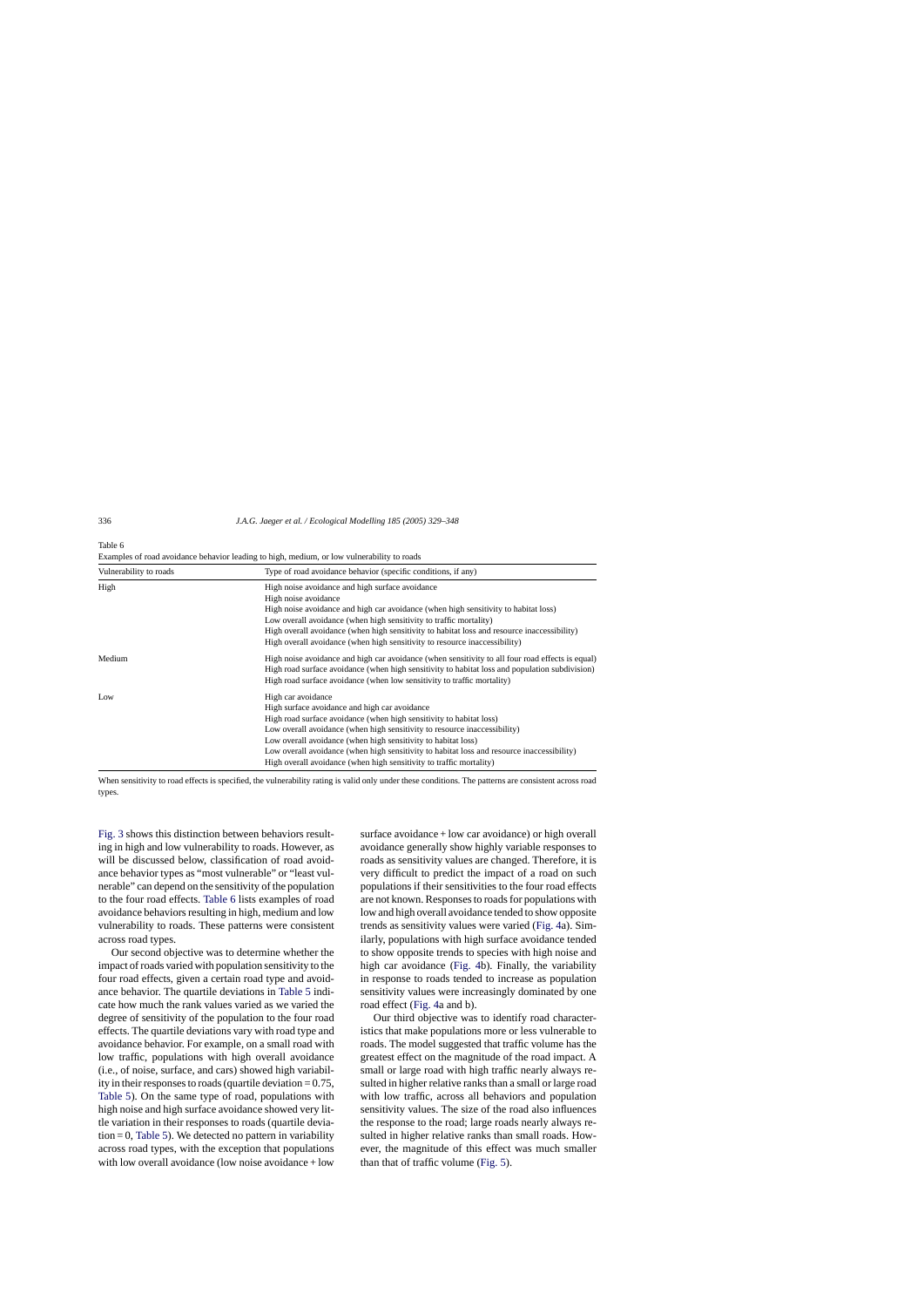<span id="page-8-0"></span>

Effect rank (vulnerability to roads)

Fig. 4. Avoidance behaviors resulting in opposing trends of vulnerability: Two pairs of road avoidance behaviors: (a) low overall avoidance and high overall avoidance and (b) high surface avoidance and high noise and high car avoidance, show opposing trends as sensitivities of the four road effects are varied. Also notice the increasing variability of relative ranks when species become more and more sensitive to a single road effect. These graphs show a small road with low traffic as an example; the same patterns hold across all road types (see [Appendix B\).](#page-17-0) 1 is the lowest, 10 is the highest impact on populations.

#### **4. Discussion**

Our results suggest that populations with high noise and high surface avoidance, and populations with high noise avoidance only are most vulnerable to roads. We also predict that populations with high car avoidance, and populations with high surface and high car avoidance are least vulnerable to roads. These patterns are consistent across road types and most combinations of population sensitivity to the four road effects ([Fig. 3\).](#page-6-0) Therefore, our model suggests that it is possible to predict the impact of roads on these populations, even when information about the road characteristics or the sensitivity to the four road effects is not available. However, for populations exhibiting other types of avoidance behaviors, road avoidance behavior alone is not sufficient to predict the road impact; information about the sensitivities to the four road effects must be obtained. The model results also suggest that variability in response to roads tends to increase as populations become increasingly sensitive to a single road effect (Fig. 4a and b). For such populations, good information about avoidance behavior and the road characteristics are needed to predict the impact of roads.

Populations with low overall avoidance and those with high overall avoidance tend to respond in opposite ways when the importance of the four road effects is varied (Fig. 4a). The same is true of populations with high surface avoidance when compared to those with high car and high noise avoidance (Fig. 4b). This is because of the trade-off between avoiding a road and therefore limiting the problem of traffic mortality, and crossing the road and therefore limiting the problems of resource inaccessibility and population subdivision. For populations that are sensitive to traffic mortality, high overall avoidance or high noise and high car avoidance increase persistence by reducing traffic mortality. In contrast, for populations that are sensitive to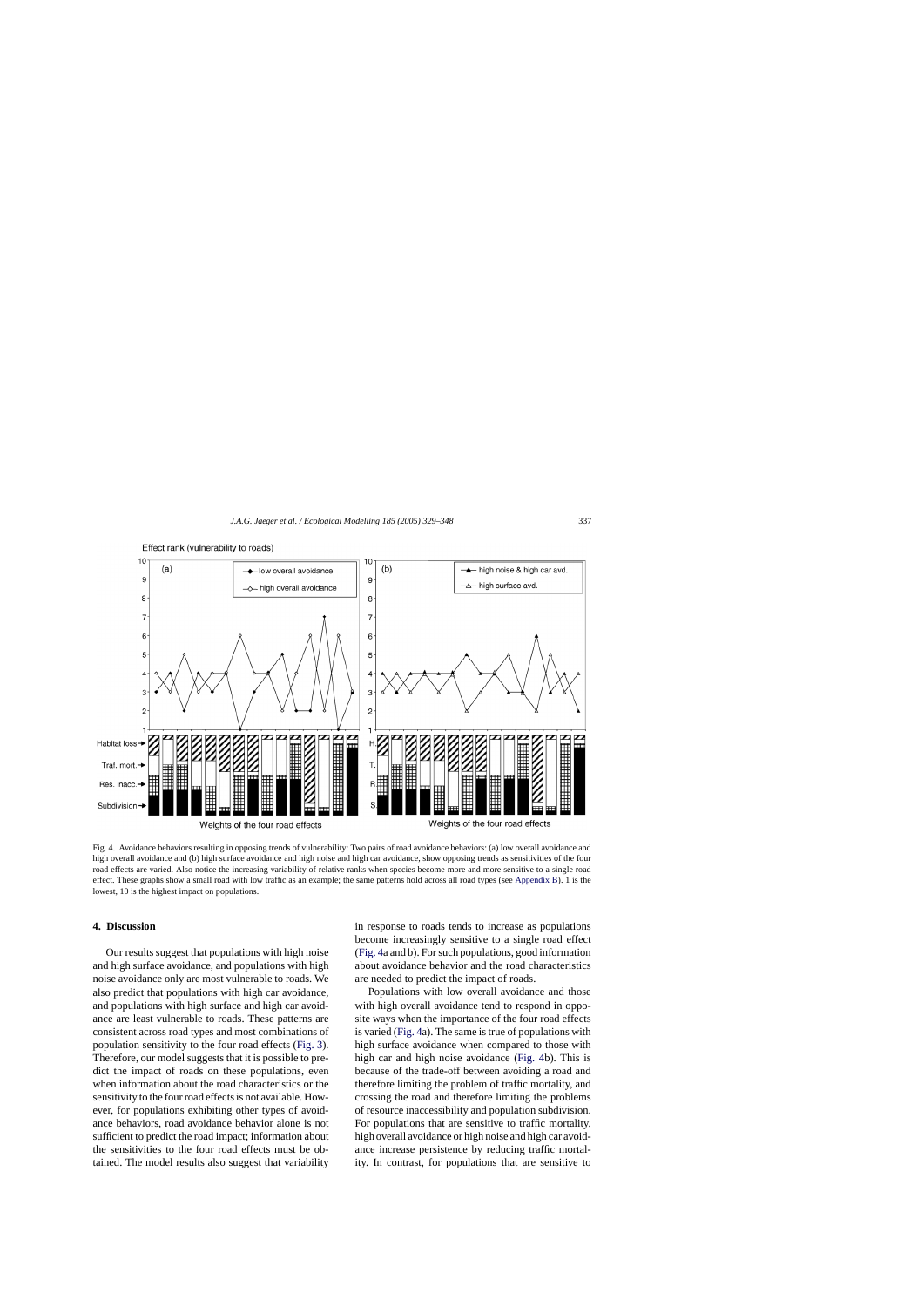<span id="page-9-0"></span>

Fig. 5. Relative effect of road characteristics: roads with high traffic (small or large) have a greater impact on population persistence (higher relative ranks) than roads with low traffic. The relative ranks presented here are for low overall avoidance; the pattern is consistent across all types of road avoidance behavior. 1 is the lowest, 10 is the highest impact on populations.

resource inaccessibility and habitat subdivision, high overall avoidance or high noise and high car avoidance reduce persistence by exacerbating habitat inaccessibility and population subdivision.

The model predicts that traffic volume has a larger effect than road size on the impact of the road on population persistence (Fig. 5). This is mainly because road size alone (with no associated increase in traffic) does not affect traffic mortality. In addition, road size only affects resource inaccessibility and population subdivision for populations that avoid the road surface itself.

Various classifications have been proposed in the literature to distinguish different types of models (e.g., [Verboom et al., 1993; Jørgensen and Bendoricchio](#page-19-0), [2001; McIntosh, 2003; Seppelt, 2003\)](#page-19-0). According to the terminology used by [Jørgensen and Bendoricchio](#page-18-0) [\(2001\), o](#page-18-0)ur model can be characterized as being deterministic (i.e., the response of the model is completely determined by a knowledge of the inputs), static (not dependent on time), causal, or mechanistic (i.e., the inputs, the states and the outputs are interrelated by using causal relationships) and fuzzy (i.e., observations are indicated as ranges or classes, e.g., high, medium and low). Our model can also be called a conceptual model ([Jørgensen and Bendoricchio, 2001,](#page-18-0) p. 211ff; [Wissel,](#page-19-0) [1989\)](#page-19-0) in the sense that it focuses on the most important components and connections that are relevant for a certain research question but does not consider speciesspecific or site-specific details that would be included in a more complex simulation model. A conceptual model may serve as a first stage in developing more detailed models if more details are required to be included depending on the purposes of the models. [May \(1973\)](#page-18-0) called this type of conceptual model 'strategic' in the sense of being general, simple and parameter sparse and leading to general insight, as opposed to 'tactical' models which are specific, complex, detailed and have many parameters ([Verboom et al., 1993\).](#page-19-0)

The situation that expert knowledge is characterised as being incomplete, sparse and non-formalised is rather common in ecology. Qualitative reasoning leading to qualitative (not quantitative), or fuzzy, models is applied in data-poor situations to capture such knowledge provided by experts ([McIntosh, 2003; Salles et](#page-18-0) [al., 2003; Adriaenssens et al., 2004\).](#page-18-0) In this sense, our model can be regarded as being a rule-based expert system ([Puppe, 1993; Metternicht, 2001\).](#page-19-0) The input to the model is based mainly on "expert opinion" which is different from an empirically-based model. To a certain degree our model is similar, for example, to the expert system TESTEX which helps choose statistical tests ([White, 1995\).](#page-19-0) The main part of this system is a test selection procedure, which operates by asking the user questions about the data and the experimental design and builds up a picture of the problem until it is able to advise the use of a particular statistical procedure. The system was intended for use by medical and dental postgraduates and academic staff who could be assumed to have some knowledge of the application of statistics within their medical discipline without being very sure about exactly how to go about selecting the appropriate tests. However, our model differs from White's model in that it does not include a decision tree but combines the four impacts of roads according to a set of causal rules to predict the risk that roads pose to animal populations (a second difference is that White's model was not developed under the condition of incomplete knowledge). With respect to this logical structure, our model is a new model. We used *Science Direct* and *ISI Web of Science* to search for similar models but did not find any structurally similar model.

The most important feature of our model is the use of rules that represent the causal relationships between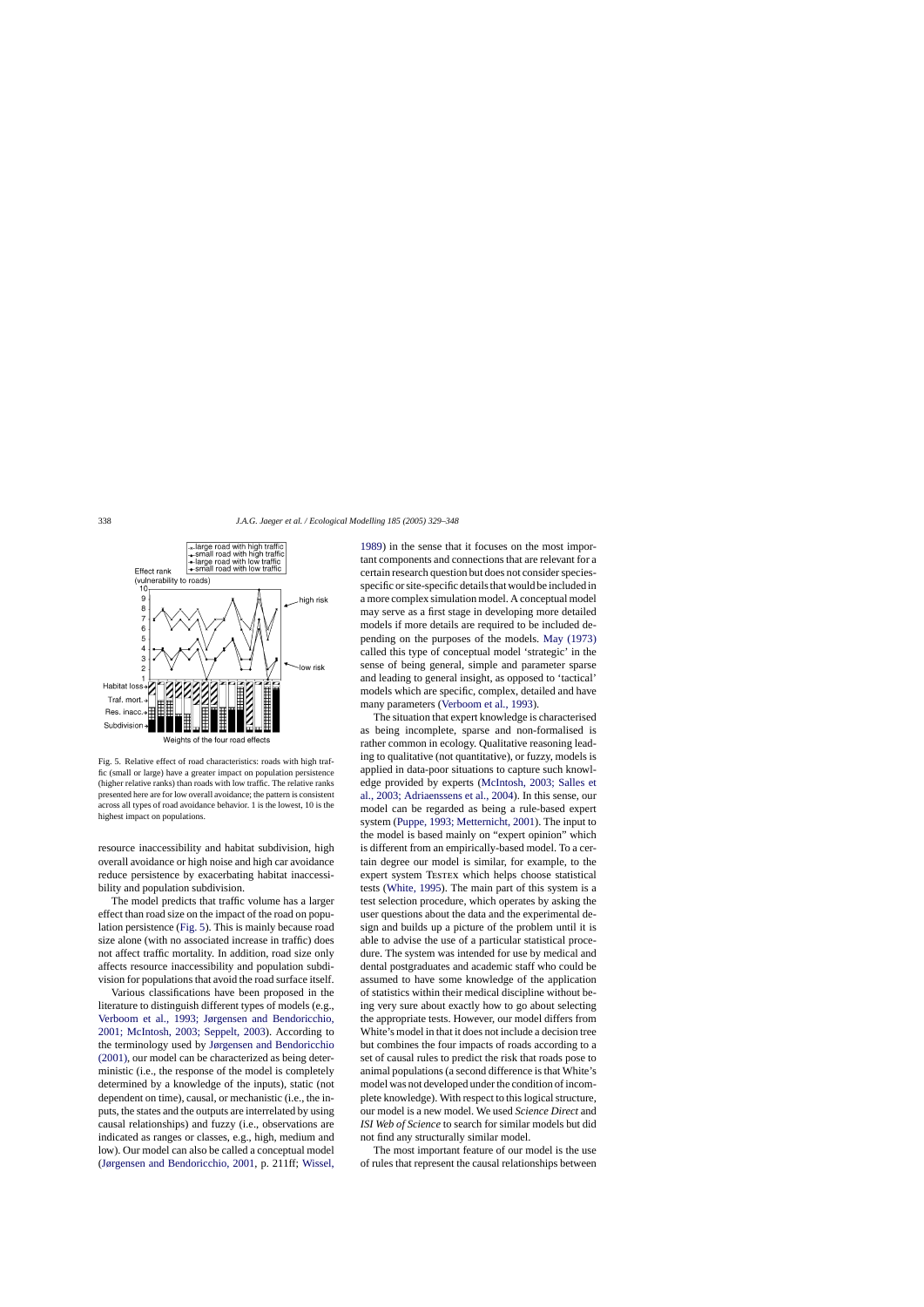the various road avoidance behaviors and road effects. The purpose of our modelling exercise was to create a series of hypotheses. The hypotheses we have proposed based on the model results still need to be tested. We suggest that models similar to ours are very useful to capture and handle expert knowledge in order to develop hypotheses in data-poor situations and for qualitative impact assessments ([Verboom et al.,](#page-19-0) [1993; Metternicht, 2001; Adriaenssens et al., 2004](#page-19-0)). We see a huge potential for this type of model to be applied more often in ecology and environmental science.

#### **5. Conclusion and speculation**

Studies on road avoidance behavior are scarce. Some studies document a reduction in density of species in habitat near roads [\(Thiel, 1985; Mech et](#page-19-0) [al., 1988; McLellan and Shackleton, 1988; Belden and](#page-19-0) [Hagedorn, 1993; Mace et al., 1996; Mladenoff et al.,](#page-19-0) [1999; Robitaille and Aubry, 2000; Nellemann et al.,](#page-19-0) [2003\).](#page-19-0) Such information is ambiguous because the reduced density can either be a result of avoidance behavior or a reduction in population size due to traffic mortality [\(Fahrig et al., 1995\)](#page-17-0). Many bird species of The Netherlands show evidence of noise avoidance ([Reijnen et al., 1995, 1996, 1997\).](#page-19-0) Caribou in northern Alberta (*Rangifer tarandus*) have been shown to avoid habitat up to 250 m on either side of roads [\(Dyer et](#page-17-0) [al., 2001\).](#page-17-0) In contrast, caribou in Alaska do not seem to reduce their use of habitat in proximity to roads ([Cronin et al., 1998; Yost and Wright, 2001\),](#page-17-0) probably due to lower traffic volume. Therefore, the avoidance observed in northern Alberta is likely related to traffic noise, not road surface avoidance. According to a study by [Whittington et al. \(2004\), w](#page-19-0)olves crossed all roads, trails, and a railway line about 10% less often than expected, but avoided crossing high-use roads more than low-use trails. Wolf path tortuosity increased near highuse trails and within areas of high-trail and road density. The results suggest that although roads and trails in this study were not absolute barriers to wolf movement, they altered wolf movements across their territories. However, wolves equally avoided trails and roads even though roads received well over 100 times the daily traffic of trails and presented wolves with a risk of mortality. Wolves, therefore, appeared to either not recognize, or have difficulty learning about, the danger posed by vehicles. In a similar study, [Papouchis et al.](#page-19-0) [\(2001\)](#page-19-0) found that bighorn sheep in Utah fled at least three times more often from hikers than from vehicles. [Whittington et al. \(2004\)](#page-19-0) concluded that wildlife disproportionately avoid humans for three reasons. First, hikers are less predictable than vehicles and often directly approach animals. Second, vehicles appear relatively static compared to the body motions associated with animal and human movement. Consequently, it may be difficult for animals to gauge the speed of vehicles. Third, vehicles do not have organic scent and may, therefore, not deter animals as strongly as people. [Merriam et al. \(1989\)](#page-18-0) found that the white-footed mouse (*Peromyscus leucopus*) avoids crossing roads, independently of traffic volume, indicating that they avoid the surface of the road itself. Flying squirrels (*Glaucomys volans*) also show evidence of road avoidance behavior that is related to road size; they do not cross very wide roads, probably because they cannot glide far enough to reach the other side [\(Bednarczuk et](#page-17-0) [al., submitted for publication\).](#page-17-0) Hedgehogs (*Erinaceus europaeus*) have been shown to avoid crossing roads, with avoidance increasing in proportion to road width [\(Rondinini and Doncaster, 2002](#page-19-0)). Results by [Reeve](#page-19-0) [\(1994\)](#page-19-0) and [Mulder \(1999\)](#page-18-0) suggest that reluctance of hedgehogs to cross roads may reflect an aversion to the synthetic surface of the road, i.e., road surface avoidance. [Falk et al. \(1978\)](#page-17-0) argue that mortality of whitetailed deer (*Odocoileus virginianus*) was high when highways were first opened to public use but later, when traffic volume increased drastically, deer "no longer presented a significant hazard", because "traffic itself, when continuously heavy, prevented deer from venturing onto highways". This tentative observation could be explained by either noise avoidance or car avoidance if deer, even though they may not be very successful in avoiding single cars, avoid continuous flows of vehicles.

The model does not include the effect of increased human access to a species' habitat due to roads because these effects do not depend on the road avoidance behavior of the animals and the road characteristics. Examples of species in North America that are affected by increased road access, leading to overharvest are elk (*Cervus elaphus*), pronghorn antelope (*Antilocapra americana*), bighorn sheep (*Ovis canadensis*); to overtrapping are wolverine (*Gulo gulo*), lynx (*Felis lynx*),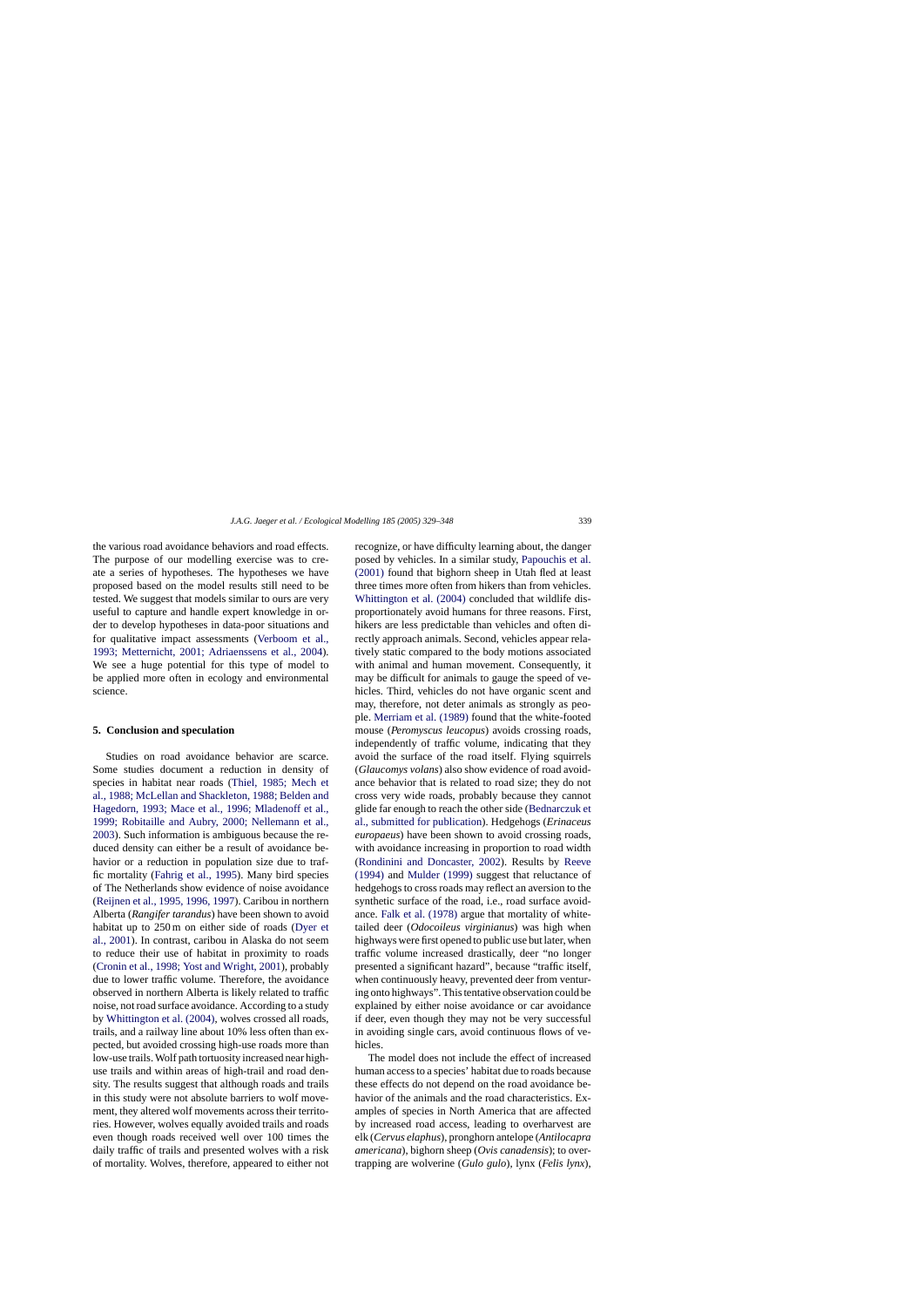fisher (*Martes pennanti*), and marten (*Martes americana*); to poaching are grizzly bear (*Ursus arctos*), wolf (*Canis lupus*), woodland caribou (*Rangifer tarandus caribou*); and to increased collection for pet merchants include most reptile species ([Bailey et al., 1986;](#page-17-0) [Knight et al., 1988; Horejsi, 1989; Leptich and](#page-17-0) [Zager, 1991; Unsworth et al., 1993; Hodgman et al.,](#page-17-0) [1994; Hayes et al., 2002\)](#page-17-0). For these species, this effect could be accounted for in using the model by giving traffic mortality a higher relative weight, i.e., high sensitivity of the species to additional mortality due to collisions with traffic. This effect can be reduced only when humans refrain from hunting these species.

In addition to direct habitat loss and habitat loss due to traffic emissions, habitat loss may also be caused by the road allowing establishment of invasive plants, distributing livestock that may cause habitat loss from overgrazing, and increasing frequency of man-made fires ([Lonsdale and Lane, 1994; Milberg and Lamont,](#page-18-0) [1995; Angold, 1997; Gelbard and Belnap, 2003; Gel](#page-18-0)[bard and Harrison, 2003\)](#page-18-0). These effects could be accounted for in using the model by giving habitat loss a higher relative weight, i.e., high sensitivity of the species to additional habitat loss.

The spatial extent of model application needs to be matched well with the spatial extent of the species' population. Application of the model over millions of hectares may dilute local effects of roads on small species with restricted movements. By contrast, application of the model over only a few hectares would be misleading for wide-ranging species whose persistence depends on cumulative management of road effects over expansive areas. Therefore, widerranging animals require analysis over larger areas, whereas species with more limited movement ranges require modeling applications over smaller spatial extents.

One potential application of our model is to generate predictions for more structured field studies of road avoidance behavior and its influence on persistence of wildlife populations. For example, Table 7 shows types of avoidance behaviors predicted to result in high or low vulnerability to roads for species very sensitive to only one road effect. The following predictions can be made:

- 1. A population very sensitive to habitat loss will be most vulnerable to roads if the individuals tend to avoid noise.
- 2. A population very sensitive to traffic mortality (or any form of additional mortality) will be most vulnerable to roads if individuals do not avoid crossing roads.
- 3. A population very sensitive to resource inaccessibility will be most vulnerable to roads if both noise and surface avoidance are high.
- 4. A population very sensitive to population subdivision will be most vulnerable to roads if car avoidance is low and either noise or surface avoidance are high.

These predictions can be tested in the field. For instance, one could compare two populations known to be very sensitive to habitat loss, using one population that shows noise avoidance and another that does not. Our model predicts that the noise avoiders should see their persistence reduced by roads (prediction 1 above).

Table 7

Types of avoidance behaviors predicted to result in high or low vulnerability to roads for species very sensitive to only one road effect (listed in the very left column)

|                          | Low noise avoidance           |                       |                                |                                            | High noise avoidance |                       |                      |                       |  |  |
|--------------------------|-------------------------------|-----------------------|--------------------------------|--------------------------------------------|----------------------|-----------------------|----------------------|-----------------------|--|--|
|                          | Low road surface<br>avoidance |                       | High road surface<br>avoidance | Low road surface<br>avoidance<br>avoidance |                      | High road surface     |                      |                       |  |  |
|                          | Low car<br>avoidance          | High car<br>avoidance | Low car<br>avoidance           | High car<br>avoidance                      | Low car<br>avoidance | High car<br>avoidance | Low car<br>avoidance | High car<br>avoidance |  |  |
| Habitat loss             |                               |                       |                                |                                            |                      |                       |                      |                       |  |  |
| Traffic mortality        |                               |                       |                                |                                            |                      |                       |                      |                       |  |  |
| Resource inaccessibility |                               |                       |                                |                                            |                      |                       |                      |                       |  |  |
| Population subdivision   |                               |                       |                                |                                            |                      |                       |                      |                       |  |  |

High vulnerability  $(①)$ ; low vulnerability  $(③)$ .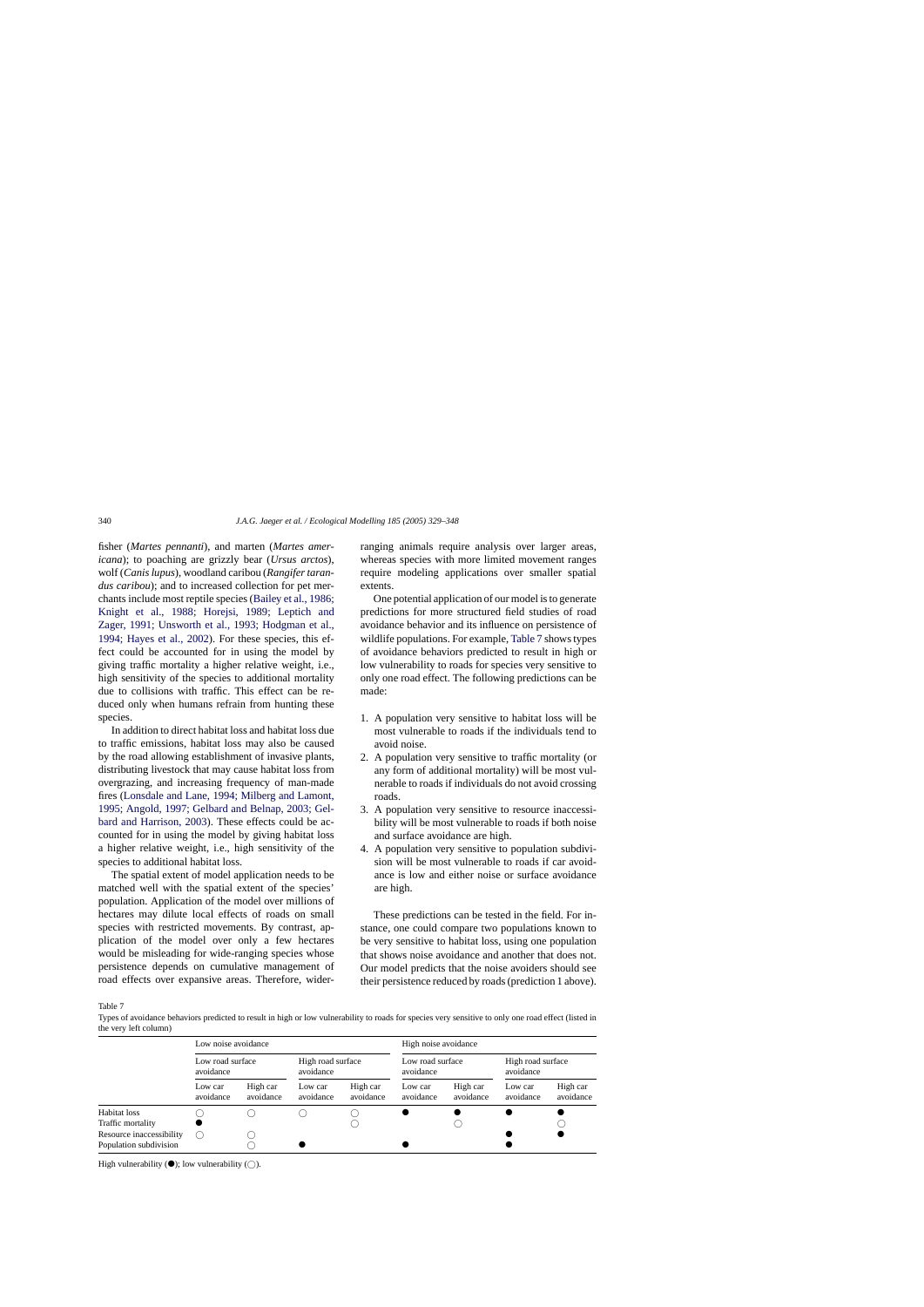<span id="page-12-0"></span>This model could also be used to formulate other types of predictions to be tested in the field, or to predict the impact of roads under a particular set of conditions, e.g., managers of wildlife populations can download the model and put their own susceptibility values in [\(Appendix C;](#page-17-0) to run the model on the web or to download it go to [www.glel.carleton.ca/](http://www.glel.carleton.ca/) or [www.nls.ethz.ch/roadmodel/index.htm](http://www.nls.ethz.ch/roadmodel/index.htm) or contact the first author).

Our model results indicate that the type of road avoidance behavior may be of major importance for understanding the effects of roads on animal populations and for identifying groups of species that are particularly vulnerable to roads. Therefore, we want to stimulate empirical studies on the road avoidance behavior of species and to encourage the use of the model to create more systematic hypotheses.

#### **Acknowledgments**

We thank Jason Nicolaides and Sarah Brown for assistance with preparing the model and the members of the Geomatics and Landscape Ecology Laboratory (GLEL) at Carleton University, Ottawa, for stimulating discussions about road effects. This work was supported through a postdoctoral scholarship from the German Academy of Natural Scientists Leopoldina to J.A.G.J. (grant number BMBF-LPD 9901/8-27) and through a Natural Sciences and Engineering Research Council of Canada grant to L.F.

# **AppendixA. Rules for assigning points to get relative ranks and for combining the four tables**

For each of the four road effects, we listed the 32 possible combinations of road avoidance behavior and road type. A high number of points represent a large negative impact of the road on population persistence. The rules for assigning points for the three effects habitat loss, traffic mortality, and resource inaccessibility are created separately [\(Tables 1–3\),](#page-4-0) and the points for population subdivision [\(Table 4\)](#page-5-0) were calculated from the points assigned to traffic mortality [\(Table 2\)](#page-5-0) and resource inaccessibility ([Table 3\)](#page-5-0) as population subdivision is a result of both traffic mortality and resource inaccessibility.

## *A.1. Habitat loss*

We start with the situation where the road has the lowest impact (rank 1) and add points to get the rankings. We assume the effects of the various factors are additive.

# *A.1.1. Road size*

Building large roads removes more habitat than building small roads due to wider embankments, broader trenches, and larger radii of the curves (large road: +1 over small roads). This is valid for both low and high noise avoidance as noise avoidance leads to a reduction of the density of the individuals whereas building a road removes the habitat entirely (see below).

#### *A.1.2. Traffic amount*

Habitat loss depends on traffic amount only via the behavior of the animals (see below) but not on traffic volume per se (+0).

#### *A.1.3. Road surface avoidance*

Road surface avoidance does not change the amount of habitat lost (+0).

#### *A.1.4. Car avoidance*

The avoidance of cars does not reduce or enhance habitat loss (+0).

#### *A.1.5. Noise avoidance*

Noise avoidance results in an additional loss of habitat because the animals have reduced densities in the road noise zone. Therefore, noise avoidance adds a band of less hospitable area on either side of the road. The effect of noise avoidance strongly depends on the amount of traffic but not on the size of the road. High noise avoidance (at low traffic) has a bigger effect than high traffic (at low noise avoidance) when the animal chooses its habitat: We assume that a species avoiding noise would not live in a place with even a little traffic whereas of a species that only slightly avoids noise a higher proportion of the animals would breed at a similar distance from the road (low noise avoidance: +1 for high traffic over low traffic; high noise avoidance:  $+2$ over low noise avoidance in case of low traffic and +3 in case of high traffic).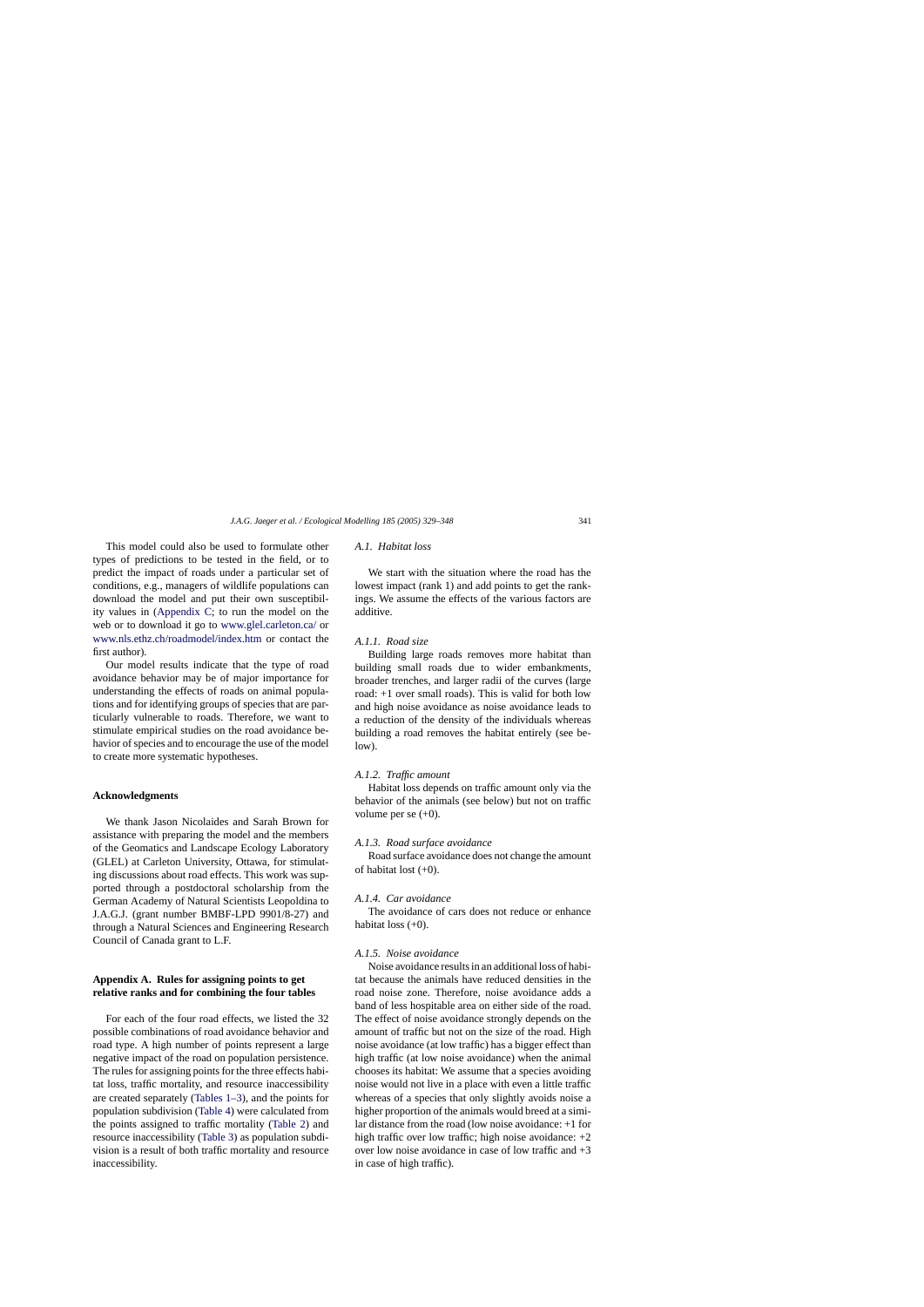We start with the situation that has the lowest level of habitat loss giving it a rank of 1. This is the situation of a small road with low traffic and low noise avoidance (car avoidance and road surface avoidance do not have an influence here).

## *A.2. Traffic mortality*

Here, we start with the situation of highest impact state (because it is easier to identify than the situation with the least impact) and subtract points to get the rankings. As before, we assume the effects of the various factors are additive. In addition, we assume that the effect of any of the three avoidance behaviors has the same strength on the reduction of road mortality. Therefore, we keep the average and the range of the points the same for each avoidance behavior.

The highest impact is for a small road with high traffic at low avoidance (low noise avoidance, low road surface avoidance, low car avoidance). It is lower for a large road because for a large road as opposed to a small road, the low road surface avoidance already leads to a reduction of traffic mortality (see below).

# *A.2.1. Road size*

If traffic amount is the same then the probability of a collision is assumed to be the same for small and large roads. Mortality depends on road size only via the behavior of the animals (see below) but not on road size per se  $(+0)$ .

## *A.2.2. Traffic amount*

The probability of a collision with a vehicle is significantly lower on a road with low traffic than on a road with high traffic, i.e., the animal will be able to successfully cross the road more often (low traffic: −4).

#### *A.2.3. Road surface avoidance*

Low road surface avoidance means that the animal undertakes fewer attempts to cross the road, compared to no road surface avoidance. This will slightly reduce traffic collisions. This effect is stronger for large roads. High road surface avoidance means even fewer attempts to cross the road. At some point there would be no crossings any more and, therefore, no collisions. We assume that road surface avoidance is stronger for large roads because they represent a greater expanse of inhospitable cover type (low road surface avoidance: −1 for large roads over small roads; high road surface avoidance: −2 over low road surface avoidance in case of a small road and −3 in case of a large road).

# *A.2.4. Car avoidance*

Low car avoidance leads to fewer attempts to cross the road and reduces traffic collisions. It does not significantly depend on traffic amount as the animal avoids cars in both situations ('low traffic' and 'high traffic') in a similar manner  $(+0)$ . High car avoidance leads to even fewer attempts to cross the road. If there is very dense traffic the animal will not try to cross the road at all. This results in no road mortality. So, the reduction in potential mortality is great in both cases, on high traffic roads because there are no crossing attempts at all and on low traffic roads because the animals will always find a sufficiently large break in the traffic to cross the road safely (high car avoidance: −3 over low car avoidance for low traffic as well as for high traffic).

#### *A.2.5. Noise avoidance*

The effect of noise avoidance depends on traffic volume, i.e., noise avoidance leads to a higher reduction of mortality on roads with high traffic. The effect of noise avoidance is independent of road size. The proportion of animals that do not try to cross the road is assumed to be higher for high noise avoidance at low traffic (because these animals stay farther away) than it is for low noise avoidance at high traffic (low noise avoidance: +1 for low traffic as opposed to high traffic; high noise avoidance: −2 over low noise avoidance in case of high traffic and −1 in case of low traffic).

The rank of the highest impact situation is set to 12 for a small road with high traffic, indicating a high probability of road mortality. The number of 12 was chosen because it results in a value of 1 for the conditions under which road mortality is expected to be lowest.

## *A.3. Resource inaccessibility*

The lowest effect of resource inaccessibility is expected for a small road with low traffic when all three types of avoidance behavior are low. There we start with a rank of 1 and add points to get the rankings.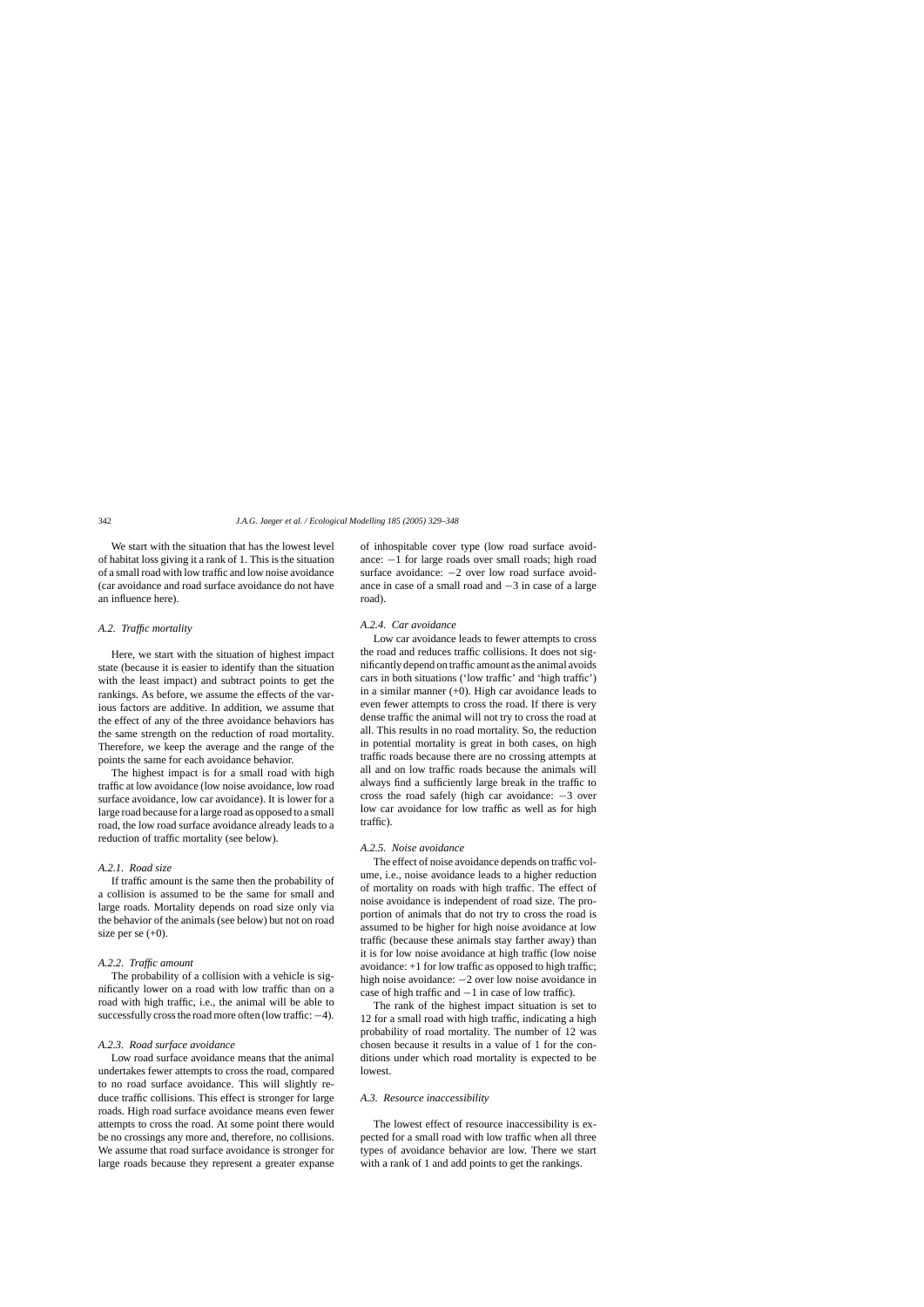#### *A.3.1. Size of the road and traffic amount*

The effect of resource inaccessibility depends on road size and traffic amount only via the behavior of the animals (see below) but not on road size and traffic amount per se. Without avoidance behavior the animals would always try to cross the road (+0).

#### *A.3.2. Road surface avoidance*

Large roads will be avoided more than small roads. Therefore, the fence effect is higher for large roads. High road surface avoidance at small roads has a bigger fence effect than low road surface avoidance at large roads. The difference between high and low road surface avoidance is bigger than the difference between a small and a large road (low road surface avoidance: +1 for large road over small road; high road surface avoidance: +3 over low road surface avoidance in case of a large road and  $+2$  in case of a small road).

## *A.3.3. Car avoidance*

If the individuals do not try to cross the road when there are vehicles on the road they will not be killed but they cannot contribute to the exchange of individuals, either. This effect does not depend on the size of the road but it strongly depends on the amount of traffic. High car avoidance at low traffic leads to a similar degree of retaining from crossing as low car avoidance in a high traffic situation. At low traffic the individual can cross, at high traffic it will not be able to cross, i.e., the effect is bigger for high traffic at low car avoidance than for low traffic at high car avoidance (low car avoidance: +2 for high traffic over low traffic; high car avoidance: +3 over low car avoidance in case of high traffic and +1 in case of low traffic).

#### *A.3.4. Noise avoidance*

The animals do not go close to the road which reduces the number of crossing attempts. This effect does not depend on the degree of road surface avoidance. As in [Table 3](#page-5-0) (for road mortality), we assume that the proportion of animals that do not try to cross the road is higher for high noise avoidance at low traffic than it is for low noise avoidance at high traffic (low noise avoidance: +1 for high traffic over low traffic; high noise avoidance: +3 over low noise avoidance in case of high traffic and +2 in case of low traffic).

Note that we again have used the same averages and ranges of the points for all three avoidance behaviors

which implies that all three can have the same strength of effect.

#### *A.4. Population subdivision*

The reduction of the number of successful crossings is a consequence of reducing both the number of animals killed by collisions with traffic and the number of animals that do not venture onto the road [\(Fig. 1\).](#page-2-0) Therefore, points for this road effect ([Table 4\)](#page-5-0) were calculated from the points assigned to traffic mortality [\(Table 2\)](#page-5-0) and resource inaccessibility [\(Table 3\).](#page-5-0)

Before the tables can be added they have to have equal weights. Therefore, the two tables are rewritten in ranks from 1 to 60 because 60 is the smallest common multiple of 12 ([Table 2\)](#page-5-0) and 10 [\(Table 3\).](#page-5-0) Therefore, the points in [Table 2](#page-5-0) are multiplied by 5 and the points in [Table 3](#page-5-0) by 6. Then the points of the two tables were added and then rearranged into ranks by combining short series of points that were close together to be in the same rank and by giving those points that were separated by gaps different ranks. This procedure resulted in ranks between 1 and 12 ([Table 4\).](#page-5-0)

## *A.5. Combining the four tables*

The relative rank for a specific set of road avoidance and road type conditions is calculated by first multiplying the points for each road effect by the weight of that effect, and then adding up the weighted points of the four effects together. As the range of ranks in the tables differs for the different effects, the points for each road effect were rescaled to correct for the difference in range before they were multiplied by the weights. The ranks for habitat loss were rescaled from a range of 1 to 5 into a range of 2 to 12, and for resource inaccessibility from a range of 1 to 10 to a range of 1 to 12. The resulting sum of points was converted into a rank between 1 and 10 by multiplying by 0.9 and rounding to integer numbers. The smallest sums then correspond with rank 1 and the largest sums with rank 10 while the intervals of points corresponding to each rank are of similar size. Therefore, using the model while assigning a weight of 100% to one road effect and 0% to the other three will result in the ranks between 1 and 10 based on the values given in [Tables 1–4, b](#page-4-0)ut rescaled, multiplied by 0.9 and rounded. For example, when habitat loss has a weight of 100%, the result for low noise avoidance, low sur-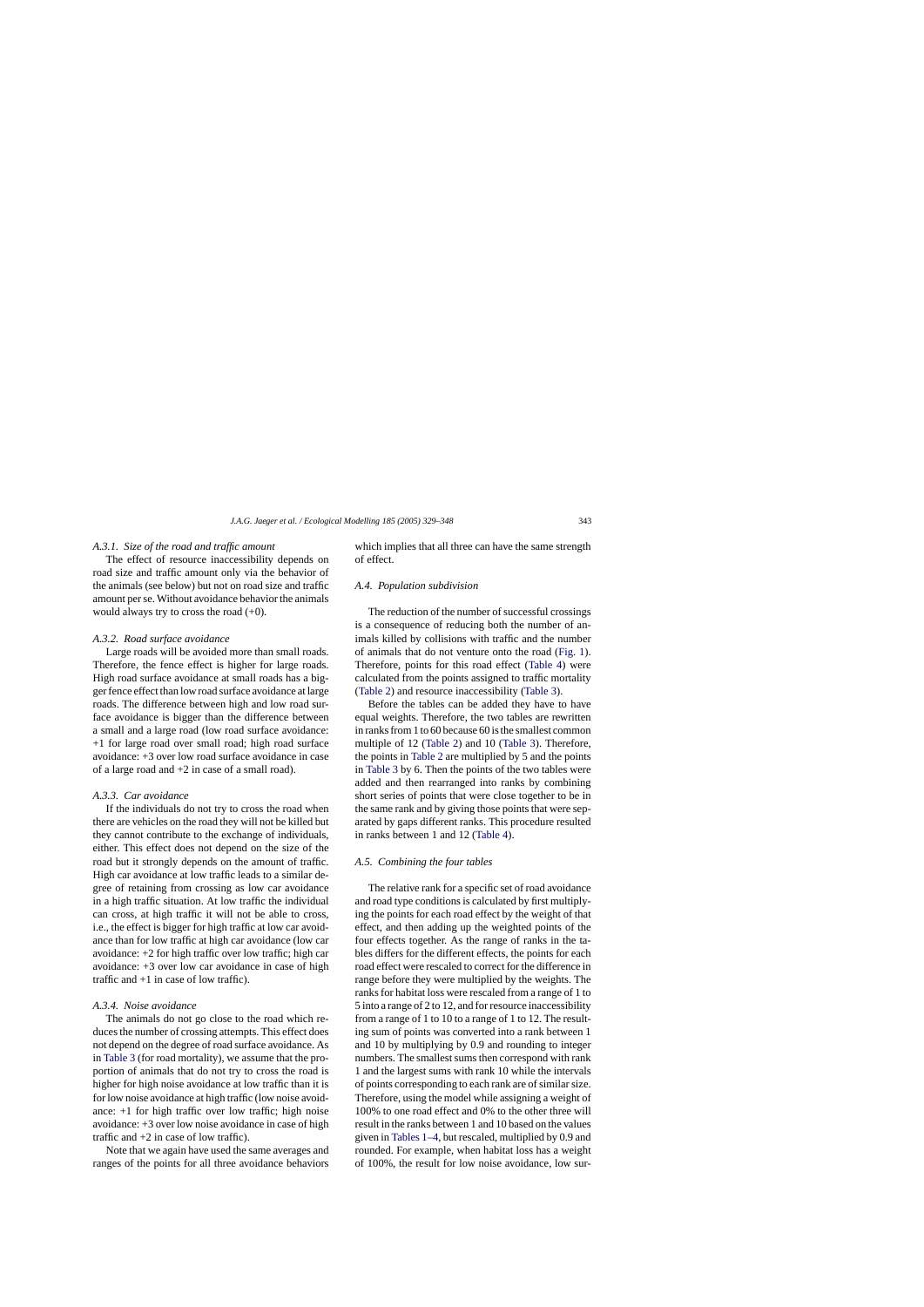<span id="page-15-0"></span>

Fig. 6. (a) Full results for small road: predicted overall effect severity (effect ranks) for the eight types of avoidance behaviors of the animals for low and high traffic on a small road. The weights of the four road effects are varied from 25% each to 5% for one effect and equal weights for the other three, to 5% for two effects and 45% for each of the other two, and to 85% for one effect and 5% for each of the other three. 1 is the lowest, 10 is the highest impact on populations (to [Appendix B\).](#page-17-0) (b) Full results for large road: predicted overall effect severity (effect ranks) for the eight types of avoidance behaviors of the animals for low and high traffic on a large road. The weights of the four road effects are varied from 25% each to 5% for one effect and equal weights for the other three, to 5% for two effects and 45% for each of the other two, and to 85% for one effect and 5% for each of the other three. 1 is the lowest, 10 is the highest impact on populations (to [Appendix B\).](#page-17-0)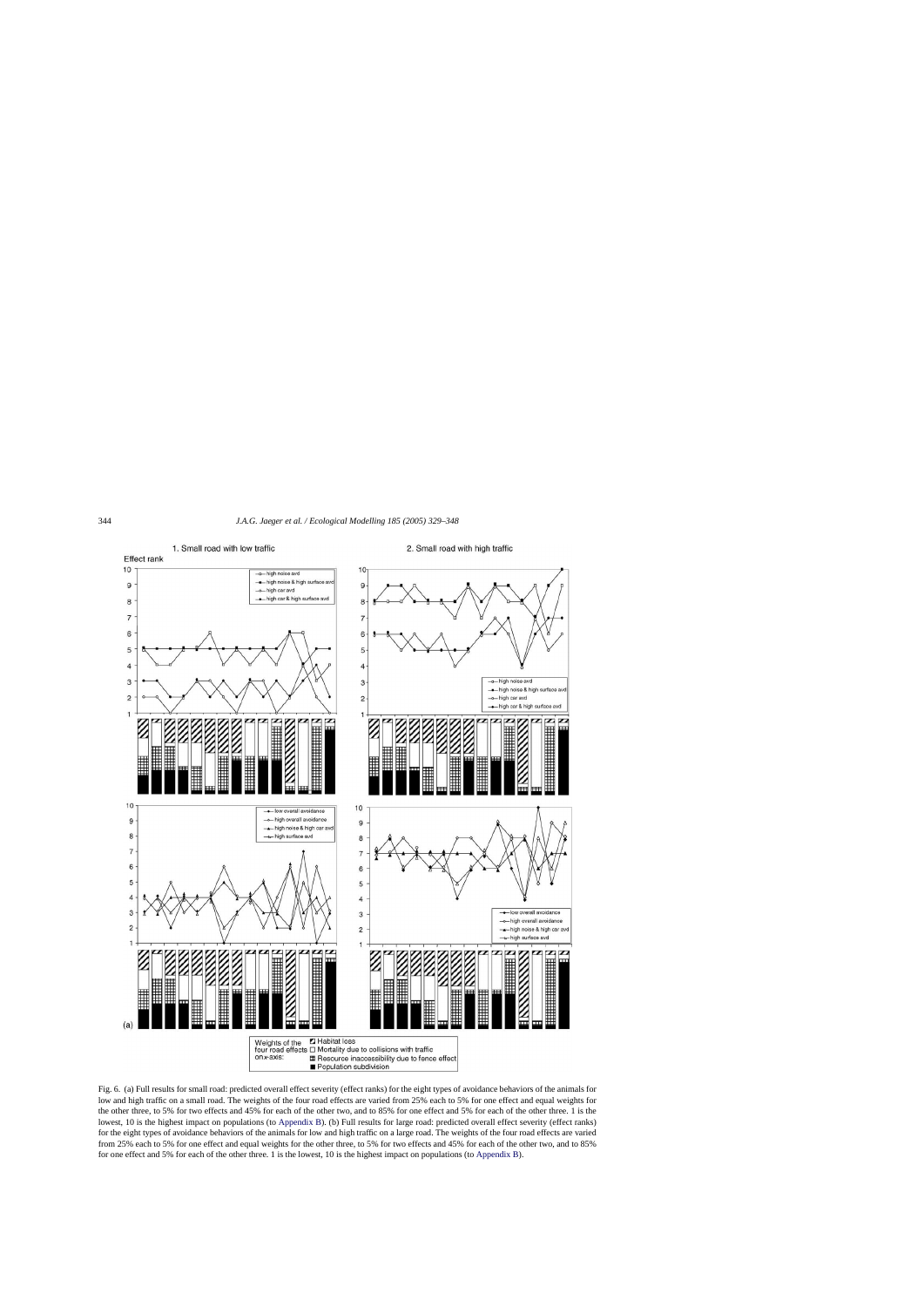

Fig. 6. (*Continued* ).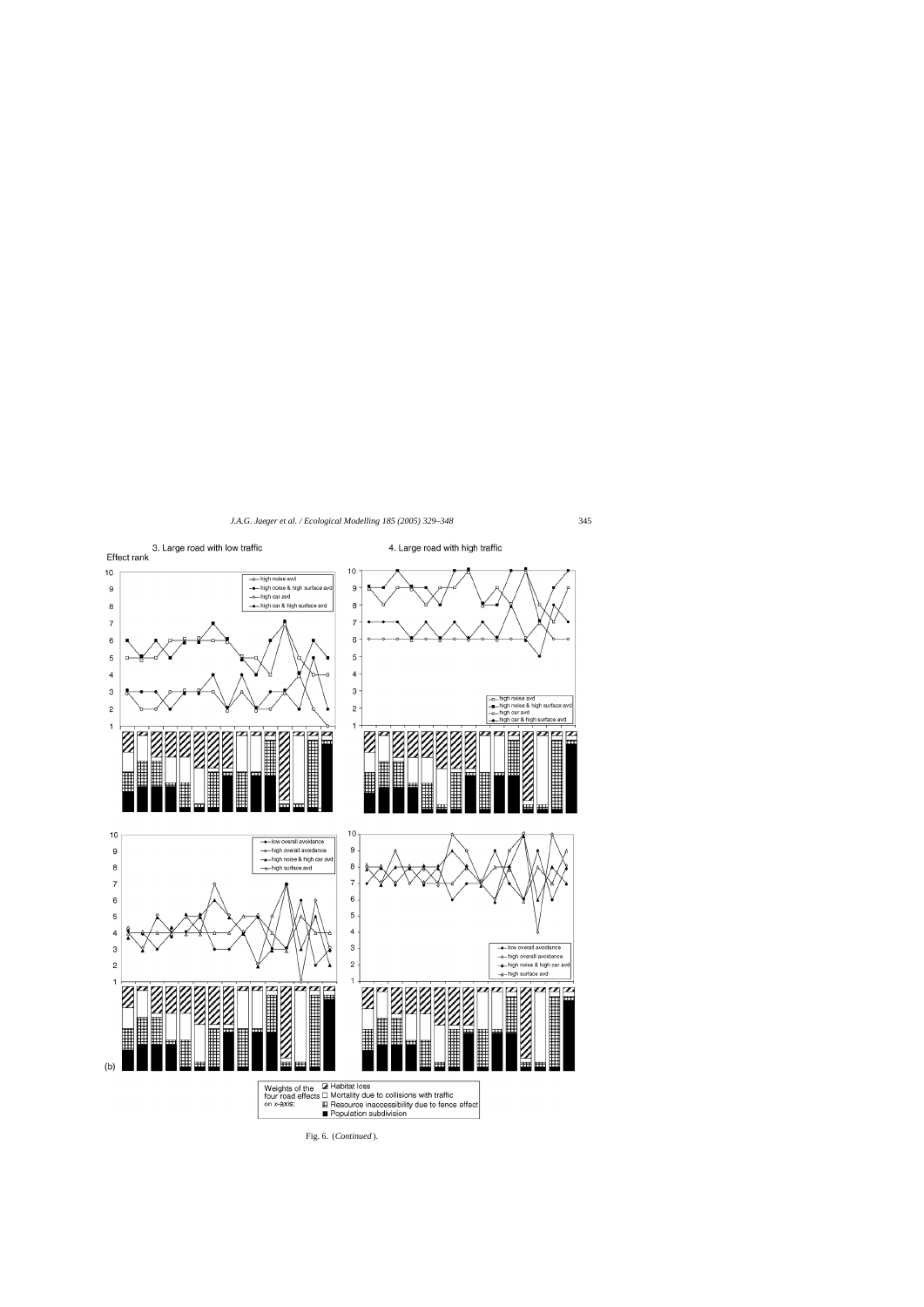<span id="page-17-0"></span>face avoidance, and low car avoidance at a small road with low traffic volume is an effect rank of 1; while it is 10 for high noise avoidance, high surface avoidance, and high car avoidance at a large road with high traffic volume.

#### **AppendixB. Full results**

[Fig. 6](#page-15-0) shows the effect ranks for all combinations of road type and animal behavior using 15 different combinations for the weights of the four road effects. Selections of these are shown in [Figs. 3–5](#page-6-0) in the main body of the paper. For all types of roads, two types of road avoidance behavior: (1) high noise avoidance only and (2) high noise and high surface avoidance, consistently result in populations more vulnerable to roads (higher relative ranks), and two types of road avoidance behavior: (1) high car avoidance and (2) high car and high surface avoidance, consistently result in populations less vulnerable to roads (lower relative ranks; upper row of diagrams). In addition, two pairs of road avoidance behaviors: (1) low overall avoidance and high overall avoidance and (2) high surface avoidance and high noise and high car avoidance, consistently show opposing trends as sensitivities of the four road effects are varied (lower row of diagrams). Also notice the increasing variability of relative ranks when species become more and more sensitive to a single road effect. Roads with high traffic (small or large; second and fourth column of diagrams) have a greater impact on population persistence (higher relative ranks) than roads with low traffic (first and third column of diagrams).

## **AppendixC. Supplementary material**

Supplementary data associated with this article can be found, in the online version, at [doi:10.1016/j.](http://dx.doi.org/10.1016/j.ecolmodel.2004.12.015) [ecolmodel.2004.12.015.](http://dx.doi.org/10.1016/j.ecolmodel.2004.12.015)

#### **References**

Adriaenssens, V., De Baets, B., Goethals, P.L.M., De Pauw, N., 2004. Fuzzy rule-based models for decision support in ecosystem management. Sci. Total Environ. 319, 1–12.

- Andrews, A., 1990. Fragmentation of habitat by roads and utility corridors: a review. Aust. Zool. 26, 130–141.
- Angold, P.G., 1997. The impact of a road upon adjacent heathland vegetation: effects on plant species composition. J. Appl. Ecol. 34, 409–417.
- Bailey, T.N., Bangs, E.E., Portner, M.F., Malloy, J.C., McAvinchey, R.J., 1986. An apparent overexploited lynx population on the Kenai Peninsula, Alaska. J. Wildl. Manage. 50, 279– 290.
- Baker, R.H., 1998. Are man-made barriers influencing mammalian speciations? J. Mammal. 79, 370–371.
- Bangs, E.E., Bailey, T.N., Portner, M.F., 1989. Survival rates of adult female moose on the Kenai Peninsula, Alaska. J. Wildl. Manage. 53, 557–563.
- Bednarczuk, E.M., Judge, K.A., Nudds, T.D., submitted for publication. Road effects on southern flying squirrels (*Glaucomys volans*) Biol. Conserv.
- Belden, R.C., Hagedorn, B.W., 1993. Feasibility of trans-locating panthers into northern Florida. J. Wildl. Manage. 57, 388–397.
- Boyce, M.S., 1992. Population viability analysis. Annu. Rev. Ecol. Syst. 23, 481–506.
- Brody, A.J., Pelton, M.R., 1989. Effects of roads on black bear movements in western North Carolina. Wildl. Soc. Bull. 17, 5–10.
- Carr, L.W., Fahrig, L., Pope, S.E., 2002. Impacts of landscape transformation by roads. In: Gutzwiller, K.J. (Ed.), Applying Landscape Ecology in Biological Conservation. Springer-Verlag, New York, pp. 225–243.
- Cheatum, E.L., Severinghaus, C.W., 1950. Variations in fertility of white-tailed deer related to range conditions. Trans. North Am. Wild. Conf. 15, 170–189.
- Clark, B.K., Clark, B.S., Johnson, L.A., Haynie, M.T., 2001. Influence of roads on movements of small mammals. Southwest. Nat. 46, 338–344.
- Cronin, M.A., Amstrup, S.C., Durner, G.M., Noel, L.E., McDonald, T.L., Ballard, W.B., 1998. Caribou distribution during the postcalving period in relation to infrastructure in the Prudhoe Bay oil field, Alaska. Arctic 51, 85–93.
- Dunning, J.B., Danielson, B.J., Pulliam, H.R., 1992. Ecological processes that affect populations in complex landscapes. Oikos 65, 169–175.
- Dyer, S.J., O'Neill, J.P., Wasel, S.M., Boutin, S., 2001. Avoidance of industrial development by woodland caribou. J. Wildl. Manage. 65, 531–542.
- Ellenberg, H., Müller, K., Stottele, T., 1981. Straßen-Okologie. Auswirkungen von Autobahnen und Straßen ¨ auf Ökosysteme deutscher Landschaften. In: Ökologie und Straße. Broschürenreihe der Deutschen Straßenliga Nr. 3. Deutsche Straßenliga and Hessisches Landesamt für Straßenbau, Bonn, Germany, pp. 19–122.
- Fahrig, L., Pedlar, J.H., Pope, S.E., Taylor, P.D., Wegner, J.F., 1995. Effect of road traffic on amphibian density. Biol. Conserv. 74, 177–182.
- Falk, N.W., Graves, H.B., Bellis, E.D., 1978. Highway right-of-way fences as deer deterrents. J. Wildl. Manage. 42, 646–650.
- Ferreras, P., Aldama, J.J., Beltran, J.F., Delibes, M., 1992. Rates and causes of mortality in a fragmented population of Iberian lynx *Felis pardini* Temminck, 1824. Biol. Conserv. 61, 197–202.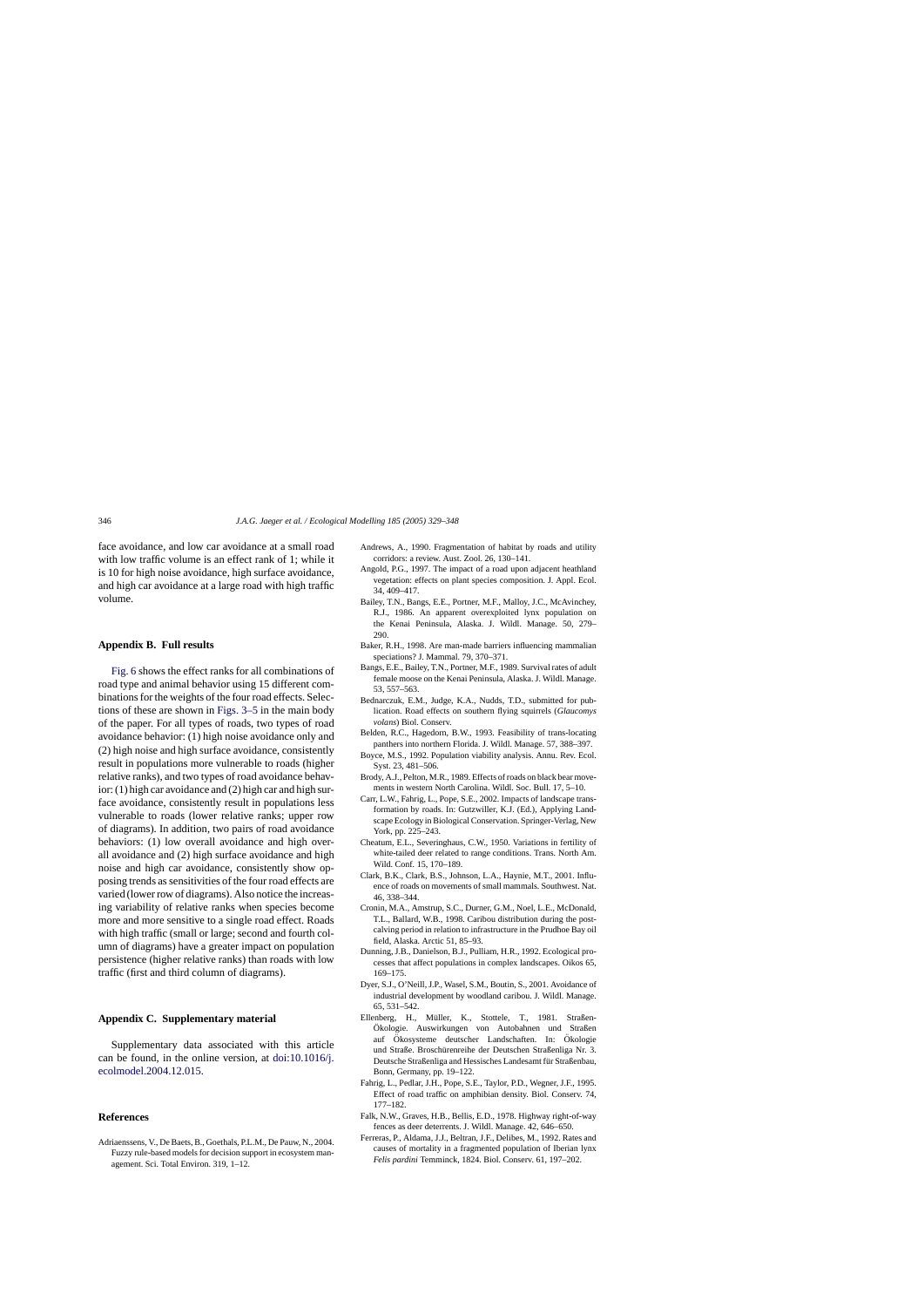- <span id="page-18-0"></span>Forman, R.T.T., 2000. Estimate of the area affected ecologically by the road system in the United States. Conserv. Biol. 14, 31–35.
- Forman, R.T.T., Sperling, D., Bissonette, J.A., Clevenger, A.P., Cutshall, C.D., Dale, V.H., Fahrig, L., France, R., Goldman, C.R., Heanue, K., Jones, J.A., Swanson, F.J., Turrentine, T., Winter, T.C., 2003. Road Ecology. Science and Solutions. Island Press, Washington, 481 pp.
- Fuller, T., 1989. Population dynamics of wolves in north-central Minnesota. Wildl. Monogr. 105, 1–41.
- Gelbard, J.L., Belnap, J., 2003. Roads as conduits for exotic plant invasions in a semiarid landscape. Conserv. Biol. 17, 420–432.
- Gelbard, J.L., Harrison, S., 2003. Roadless habitats as refuges for native grasslands: interactions with soil, aspect, and grazing. Ecol. Appl. 13, 404–415.
- Gerlach, G., Musolf, K., 2000. Fragmentation of landscape as a cause for genetic subdivision in bank voles. Conserv. Biol. 14, 1066–1074.
- Gibbs, J.P., Shriver, W.G., 2002. Estimating the effects of road mortality on turtle populations. Conserv. Biol. 16, 1647–1652.
- Glitzner, I., Beyerlein, P., Brugger, C., Egermann, F., Paill, W., Schlögel, B., Tataruch, F., 1999. Literaturstudie zu anlageund betriebsbedingten Auswirkungen von Straßen auf die Tierwelt. Endbericht. Im Auftrag des Magistrates der Stadt Wien, Abteilung 22-Umweltschutz. "G5"-Game-Management, Graz. Online: [http://www.magwien.gv.at/ma22/pool/doc/](http://www.magwien.gv.at/ma22/pool/doc/tiereundstrassen.pdf) [TiereundStrassen.pdf](http://www.magwien.gv.at/ma22/pool/doc/tiereundstrassen.pdf).
- Hanski, I., 1999. Metapopulation Ecology. Oxford University Press, Oxford, 313 pp.
- Hayes, S.G., Leptich, D.J., Zager, P., 2002. Proximate factors affecting male elk hunting mortality in northern Idaho. J. Wildl. Manage. 66, 491–499.
- Hels, T., Buchwald, E., 2001. The effect of road kills on amphibian populations. Biol. Conserv. 99, 331–340.
- Hodgman, T.P., Harrison, D.J., Katnik, D.D., Elowe, K.D., 1994. Survival in an intensively trapped marten population in Maine. J. Wildl. Manage. 58, 593–600.
- Holzgang, O., Sieber, U., Heynen, D., Lerber, F., Keller, V., Pfister, H.P., 2000. Wildtiere und Verkehr—eine kommentierte Bibliographie. Schweizerische Vogelwarte, Sempach, 72 pp. Online: [http://www.vogelwarte.ch/pdf/pr](http://www.vogelwarte.ch/pdf/pr_bib-dt.pdf)\_bib-dt.pdf.
- Horejsi, B.L., 1989. Uncontrolled land-use threatens an international grizzly bear population. Conserv. Biol. 3, 220–223.
- Institut für Naturschutz und Tierökologie der Bundesforschungsanstalt für Naturschutz und Landschaftsökologie, 1977. Tierwelt und Straße. Problemübersicht und Planungshinweise. In: Erz, W. (Ed.), Jahrbuch für Naturschutz und Landschaftspflege 26, 91–115.
- Jørgensen, S.E., Bendoricchio, G., 2001. Fundamentals of Ecological Modelling, third ed. Elsevier, Amsterdam.
- Keller, I., Largiadèr, C.R., 2003. Recent habitat fragmentation caused by major roads leads to reduction of gene flow and loss of genetic variability in ground beetles. Proc. R. Soc. Lond. B 270, 417–423.
- Knight, R.R., Blanchard, B.M., Eberhardt, L.L., 1988. Mortality patterns and population sinks for Yellowstone grizzly bears, 1973–1985. Wildl. Soc. Bull. 16, 121–125.
- Kramer-Schadt, S., Revilla, E., Wiegand, T., Breitenmoser, U., 2004. Fragmented landscapes, road mortality and patch connectivity:

modelling influences on the dispersal of Eurasian lynx. J. Appl. Ecol. 41, 711–723.

- Leptich, D.J., Zager, P., 1991. Road access management effects on elk mortality and population dynamics. In: Christensen, A.G., Lyon, L.J., Lonner, T.N. (Compilers), Proceedings Elk Vulnerability Symposium, Bozeman, Montana State University, pp. 126– 137.
- Lonsdale, W.M., Lane, A.M., 1994. Tourist vehicles as vectors of weed seeds in Kakadu National Park, northern Australia. Biol. Conserv. 69, 277–283.
- Mace, R.D., Waller, J.S., Manley, T.L., Lyon, L.J., Zuuring, H., 1996. Relationships among grizzly bears, roads and habitat in the Swan Mountains, Montana. J. Appl. Ecol. 33, 1395–1404.
- Mader, H.-J., 1984. Animal habitat isolation by roads and agricultural fields. Biol. Conserv. 29, 81–96.
- Mader, H.-J., Schell, C., Kornacker, P., 1990. Linear barriers to arthropod movements in the landscape. Biol. Conserv. 54, 209–222.
- May, R.M., 1973. Stability and Complexity in Model Ecosystems. Princeton University Press, Princeton, NJ.
- McGregor, R., 2004. The effect of roads on small mammal movement. M.Sc. thesis, Department of Biology at Carleton University, Ottawa, Ontario, 40 pp.
- McIntosh, B.S., 2003. Qualitative modelling with imprecise ecological knowledge: a framework for simulation. Environ. Model. Software 18, 295–307.
- McLellan, B.N., Shackleton, D.M., 1988. Grizzly bears and resourceextraction industries: effects of roads on behavior, habitat use and demography. J. Appl. Ecol. 25, 451–460.
- Mech, L.D., Fritts, S.H., Raddle, G.L., Paul, W.J., 1988. Wolf distribution and road density in Minnesota. Wildl. Soc. Bull. 16, 85–87.
- Meegan, R.P., Maehr, D.S., 2002. Landscape conservation and regional planning for the Florida panther. Southeast. Nat. 1, 217–232.
- Merriam, G., Kozakiewicz, M., Tsuchiya, E., Hawley, K., 1989. Barriers as boundaries for metapopulations and demes of *Peromyscus leucopus* in farm landscapes. Landscape Ecol. 2, 227– 235.
- Metternicht, G., 2001. Assessing temporal and spatial changes of salinity using fuzzy logic, remote sensing and GIS: foundations of an expert system. Ecol. Model. 144, 163–179.
- Milberg, P., Lamont, B.B., 1995. Fire enhances weed invasion of roadside vegetation in southwestern Australia. Biol. Conserv. 73, 45–49.
- Mladenoff, D.J., Sickley, T.A., Wydeven, A.P., 1999. Predicting gray wolf landscape recolonization: logistic regression models vs. new field data. Ecol. Appl. 9, 37–44.
- Mulder, J.L., 1999. The behavior of hedgehogs on roads. Lutra 42, 35.
- Mumme, R.L., Schoech, S.J., Woolfenden, G.E., Fitzpatrick, J.W., 2000. Life and death in the fast lane: demographic consequences of road mortality in the Florida scrub-jay. Conserv. Biol. 14, 501–512.
- Nellemann, C., Vistnes, I., Jordhøy, P., Strand, O., Newton, A., 2003. Progressive impact of piecemeal infrastructure development on wild reindeer. Biol. Conserv. 113, 307–317.